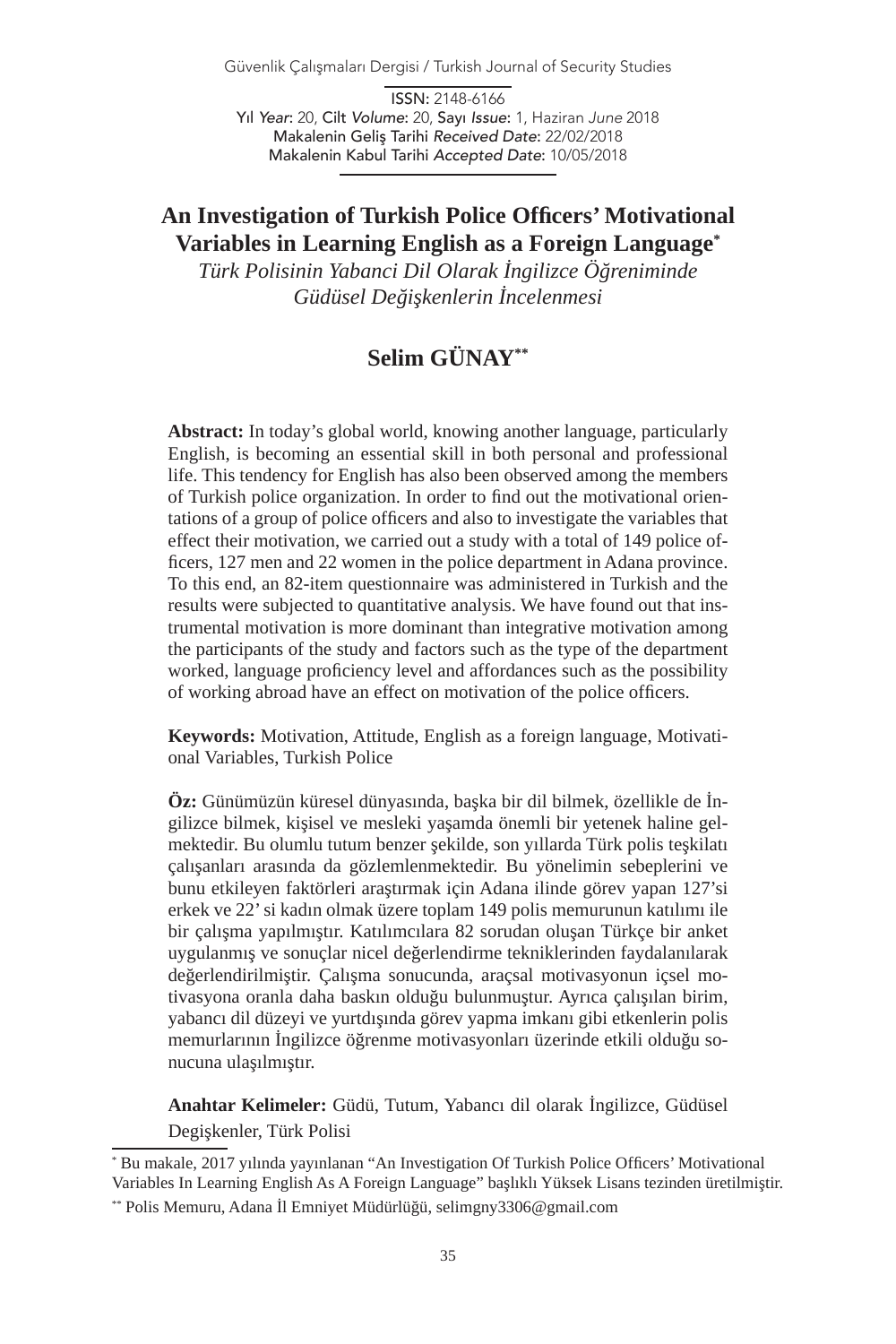## **Introduction**

Various factors, such as age, attitude, motivation, learning style, beliefs, affect success in language learning. Among these, motivation and attitude towards the language play a key role throughout the entire language learning process. Yeşilyurt (2013) describes motivation as a direct energy that opens the capacity of man to realize the purpose. Dörnyei (2001) stated that motivation is an indicator of why people decide to do something, how long they are willing to do so and how much effort they are going to show to pursue it. Like motivation, attitude is another important factor in language learning. Having positive attitudes determine the learners' level of achievement when comes to learning a new foreign language. In this regard, Gardner (2006) argues that like motivation, attitudes to learning play a key role in achieving higher performance in second language learning especially when interacting in particular learning context. Likewise, Engin (2009) stated that productive teaching and learning a foreign language are dependent upon influential factors such as understanding the importance of positive learning attitudes and the types of motivation students need to learn a foreign language successfully. Most of the studies on foreign language teaching from the past to the present day are focused on the student. It is rare to come across with studies focusing on the motivational orientation of working people for learning languages. In addition, it is hardly possible to find a study about police officers' motivational variables and attitudinal behaviors about the foreign language. This study aims to find out the police officers'/chiefs' motivational orientations and attitudes towards learning English as a foreign language. This research, by analyzing the role of motivation and attitudes of Turkish police officers and police chiefs in learning English, helps to improve language affordances particular to the context of police forces. In the light of the findings obtained from this research, courses of English for specific purposes (ESP) can be designed considering the motivational orientation of the police officers. By shedding light into the motivational and attitudinal variables effecting police officers' language learning motivation, this study also has important implications in determining foreign language learning/teaching policy for the police officers and chiefs.

## **Literature Review**

The terms "motivation" and "attitude" are key words in every part of our life. Many definitions of motivation and attitudes have been proposed since the terms were first used as a construct in related fields of research. The word motivation is derived from the Latin verb movere meaning 'to move' (Dörnyei and Ushioda, 2011). According to Dörnyei and Ottó (1998: 65), motivation is "the dynamically changing cumulative arousal in a person that initiates, directs, coordinates, amplifies, terminates and evaluates the cognitive and motor processes whereby initial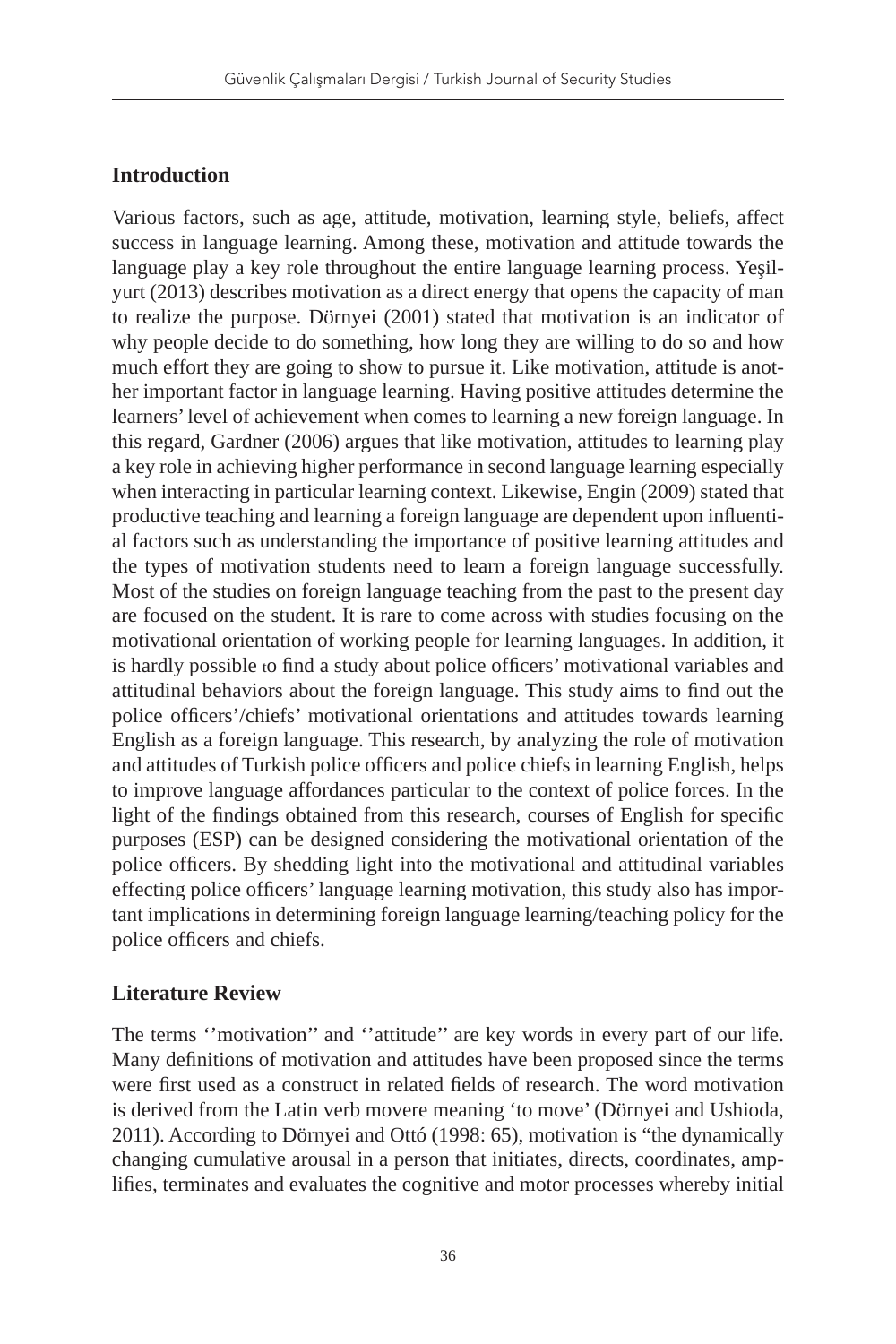wishes and desires are selected, prioritized, operationalized and (successfully or unsuccessfully) acted out''. Likewise, Eggen and Kauchak (1994) defined motivation as a force that energizes and directs behavior toward a goal. Similarly, Cherry (2016) says that motivation involves the biological, emotional, social and cognitive forces that activate behavior.

Like motivation, attitude is also an important variable effecting our reactions to particular situations or actions. Allport (1954: 45) defines attitude as "a mental and neutral state of readiness, organized through experience, exerting a directive or dynamic influence upon the individual's response to all objects and situations with which it is related." . According to Gardner (1985: 9), "an individual's attitude is an evaluative reaction to some referent or object on the basis of the individual's beliefs or opinions about the referent". In line with Gardner, also Edwards (1994) states that an attitude can simply be a state of mind, a disposition to react favorably or unfavorably to a class of objects.

When the object referred to is a language, then, attitudes concerns two components (Gardner and Lambert, 1972). The first one is attitude towards learning the language including individual's reaction to anything associated with the immediate context in which language is thought and the second one is attitude towards the target language community, which is explained as social attitudes. According to Gardner (1985), these two significant kinds of attitudes, the first one is "attitudes to the people who speak the target language and the second one is attitudes to practical use of language being learned and the features of specific learning context, effect specific, general and educational attitudes toward learning another language.

Gardner and Lambert (1959) claim that there is a strong relationship between motivation and attitude. In simple terms, if somebody holds a negative opinion about a subject, that is if he has a negative attitude, his motivation will be low to accomplish a mission. Similarly, Spolsky (1989) also claims that attitudes lead to motivation. In relation to language learning, Gardner (1985) suggests that attitudes toward the second language may affect the learners' motivation to learn it. If somebody has positive attitudes toward the language, he or she will be highly motivated and can easily be successful in learning that language. As a matter of fact, to Gardner and Lambert (1972), motivation comes from attitude. Lightbown and Spada (1993) relate attitudes and motivation to successful L2 learning too. Also, Dörnyei (2009) highlights the importance of motivation and attitude. He further adds that in learning a second language one needs to put a great amount of effort, time and energy and equally important in this process are motivation and attitude. Following this line of thought regarding the relation between foreign language learning and motivational/attitudinal factors, we investigated the motivational variables playing a role in Turkish police officers' language learning experiences. The following sections present a detailed account of our study.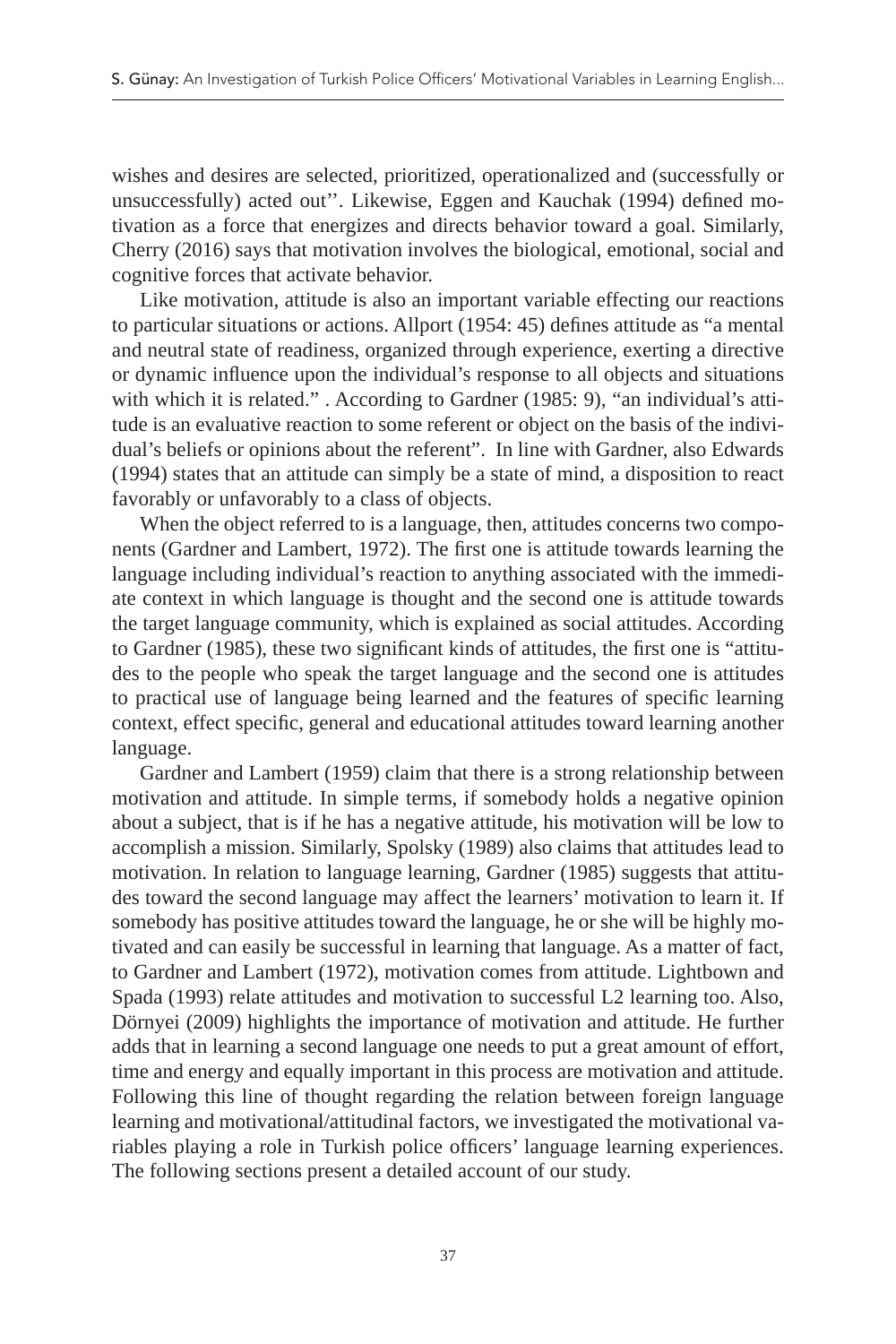## **Method**

This study aims to examine the motivational orientations of police officers towards English language as a foreign language. The study was performed with a quantitative method approach. Accordingly, this study can be specified as a descriptive survey research which intends to gather data at a particular time with the purpose of describing existing situation among police officers regarding their motivation and attitude towards learning English. We adopted an exploratory approach in this survey. Thus, no assumptions were made in the beginning. Instead, we explored possible relationships through statistical analysis. The study was conducted in Turkish National Police department of the police officers who work in Adana province. A total of 149 police officers participated in this study. Among these 22 were females while 127 were male. Table 1 presents the demographic information such as gender, work experience, educational background and status at work. The data was gathered through a questionnaire which includes statements (in Turkish) to which the participants are asked to indicate their degree of agreement on a 5-point Likert scale. The questionnaire was built upon an instrument developed for a longitudinal study in Hungary (Dörnyei & Clément, 2001; Dörnyei & Csizér, 2002, 2005; Dörnyei, Csizér & Németh, 2006). The questionnaire includes five subscales: Attitudes towards English and English speakers (22 items), Motivational orientations (18 items), Intercultural considerations (8 items), Peripheral factors (10 items), and Affective concerns (24 items) yielding 82 items in total. The participants evaluated the statements according to a five point Likert-type scale (1= strongly disagree, 2= Disagree, 3= No idea, 4= Agree, 5= strongly agree).

The highest score that the students could get was 400. In order to calculate the scores for each evaluation sheet, first, the items that have a (R) symbol were reversed. That is, the scores of the reverse items were changed from 1 to 5, 2 to 4, 4 to 2, and 5 to 1 while 3 remained the same. Then, total scores were computed by averaging all the items' scores. Higher scores mean that the participants have motivational orientations described in each subscale. In other words, the higher the students score in scales, the higher the degree of motivation implied in each category. The reliability results obtained from the study with 149 participants reached a score of .94 as the Cronbach's Alpha value of the overall questionnaire. The Cronbach's Alpha value of the first subscale (Attıtudes towards English and English speakers) is .89, the second subscale (Motivational orientations) .92, the third subscale (Intercultural considerations) .59, the fourth subscale (Peripheral factors) .56 and the fifth subscale's Cronbach's Alpha value is .72. These data indicated that the research is reliable.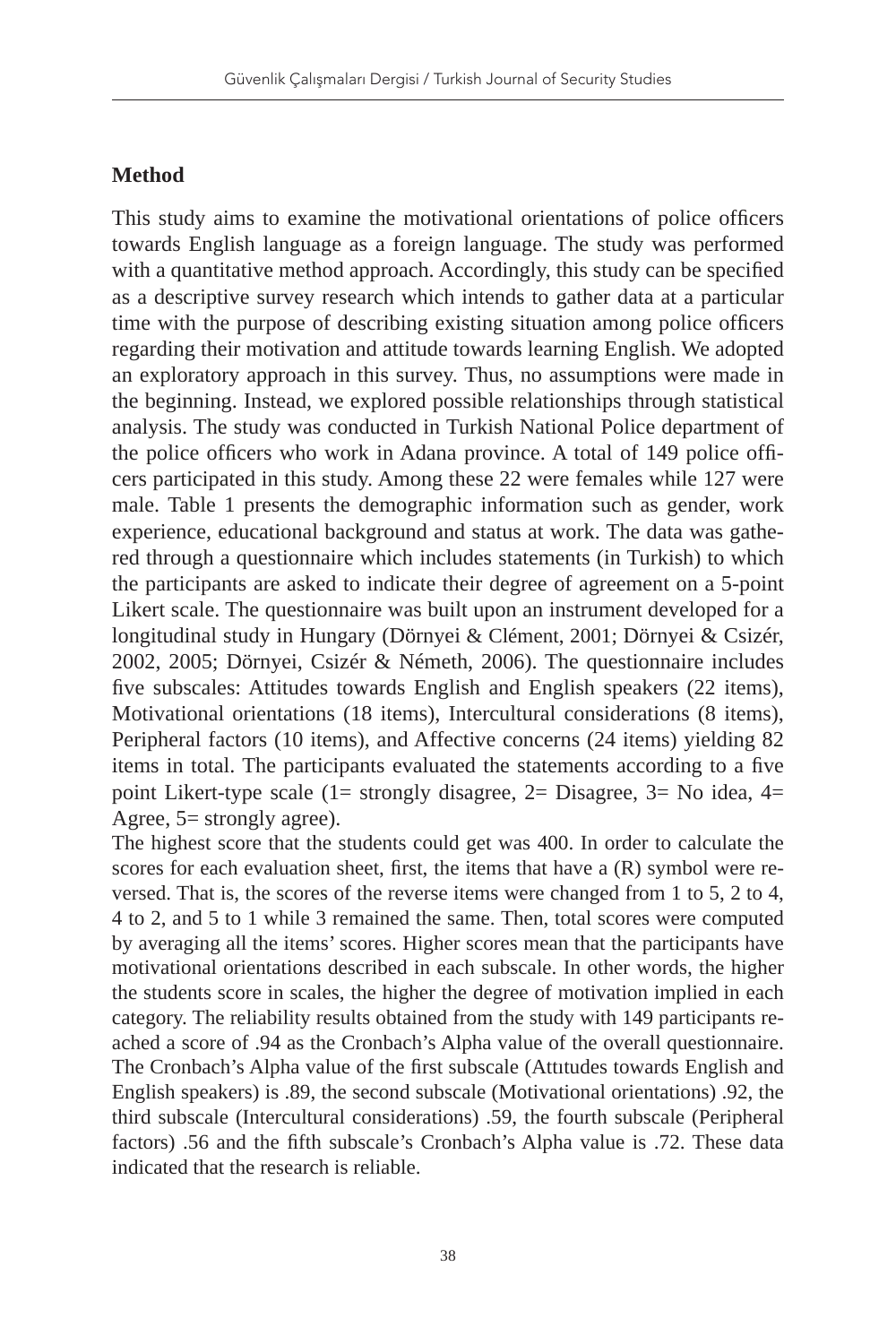In order to answer the research questions, all the data collected were analyzed quantitatively using Statistical Package for Social Sciences (SPSS) version 22.0 program. For coding plan please see appendix. Descriptive and inferential statistics (t-test) were used in the analysis and interpretation of the data. Also, parametric test One Way ANOVA was applied to see the relation between variables, such as educational background, work experience, department worked and motivational factors of police officers.

| <b>Variables</b>  | Frequency | Percent | <b>Valid Percent</b> | <b>Cumulative Percent</b> |  |  |  |  |
|-------------------|-----------|---------|----------------------|---------------------------|--|--|--|--|
| Gender            |           |         |                      |                           |  |  |  |  |
| Male              | 127       | 85,2    | 85,2                 | 85,2                      |  |  |  |  |
| Female            | 22        | 14,8    | 14,8                 | 14,8                      |  |  |  |  |
| Total             | 149       | 100     | 100                  | 100                       |  |  |  |  |
| <b>Education</b>  |           |         |                      |                           |  |  |  |  |
| High school       | 3         | 2,1     | 2,1                  | 2,1                       |  |  |  |  |
| Vocational School | 30        | 20,1    | 20,1                 | 20,1                      |  |  |  |  |
| <b>BA</b>         | 107       | 71,8    | 71,8                 | 71,8                      |  |  |  |  |
| MA                | 9         | 6,0     | 6,0                  | 6,0                       |  |  |  |  |
| Total             | 149       | 100     | 100                  | 100                       |  |  |  |  |
| <b>Experience</b> |           |         |                      |                           |  |  |  |  |
| 1-5 years         | 46        | 30,9    | 30,9                 | 30,9                      |  |  |  |  |
| 6-10 years        | 33        | 22,1    | 22,1                 | 22,1                      |  |  |  |  |
| $11-15$ years     | 23        | 15,5    | 15,5                 | 15,5                      |  |  |  |  |
| $16-20$ years     | 16        | 10,7    | 10,7                 | 10,7                      |  |  |  |  |
| 21-above          | 31        | 20,8    | 20,8                 | 20,8                      |  |  |  |  |
| Total             | 149       | 100     | 100                  | 100                       |  |  |  |  |
| <b>Status</b>     |           |         |                      |                           |  |  |  |  |
| Officer           | 139       | 93,3    | 93,3                 | 93,3                      |  |  |  |  |
| Chief             | 10        | 6,7     | 6,7                  | 6,7                       |  |  |  |  |
| Total             | 149       | 100     | 100                  | 100                       |  |  |  |  |

**Table:**1 Demographic information of the participants.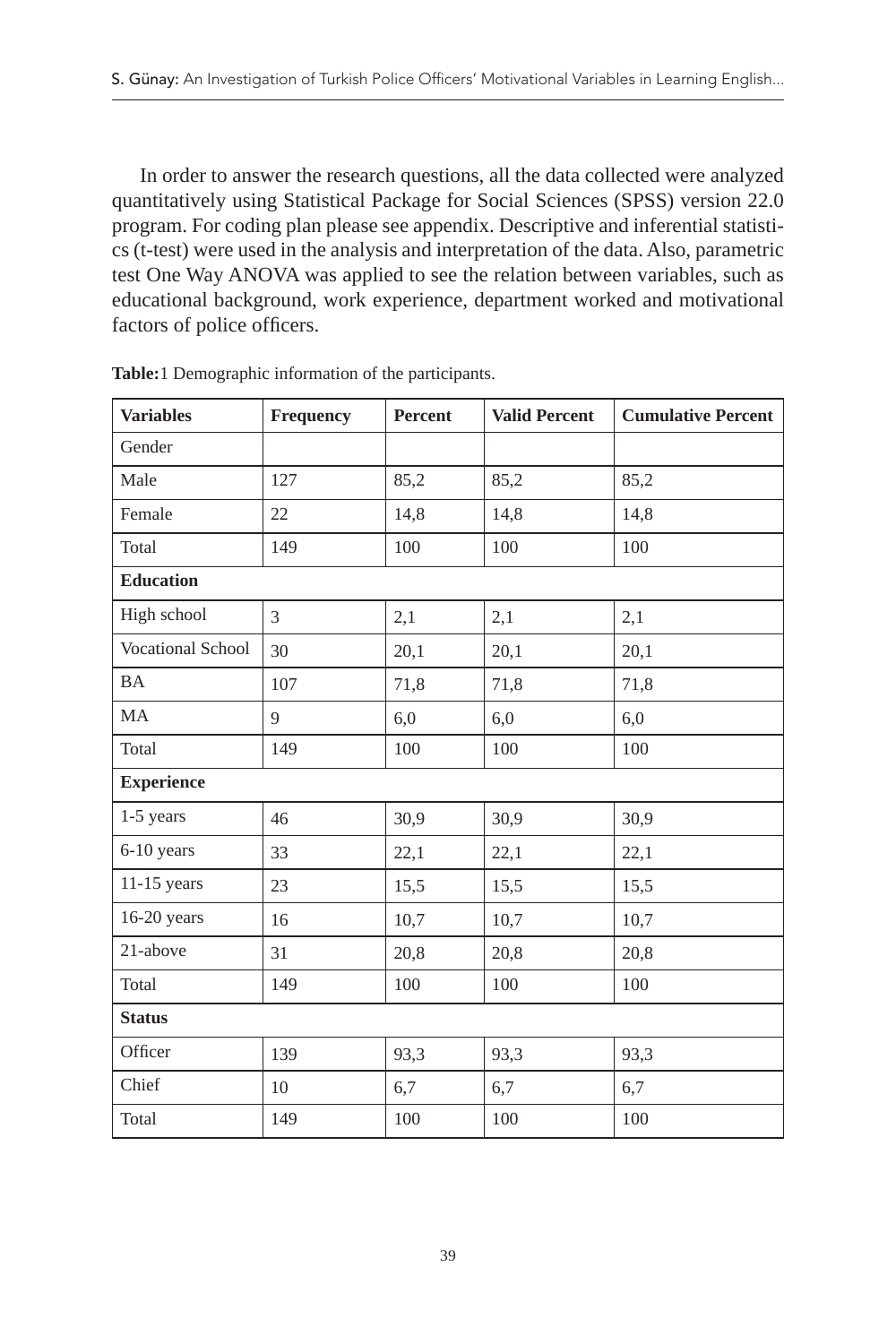| <b>Department</b> |     |      |      |      |  |  |  |
|-------------------|-----|------|------|------|--|--|--|
| Public relations  | 68  | 45,6 | 45,6 | 45,6 |  |  |  |
| Operational       | 40  | 26,8 | 26,8 | 26,8 |  |  |  |
| Education         | 10  | 6,7  | 6,7  | 6,7  |  |  |  |
| Administrative    | 31  | 20,9 | 20,9 | 20,9 |  |  |  |
| Total             | 149 | 100  | 100  | 100  |  |  |  |
| <b>Prof-level</b> |     |      |      |      |  |  |  |
| Very good         | 5   | 3,4  | 3,4  | 3,4  |  |  |  |
| Good              | 7   | 4,7  | 4,7  | 4,7  |  |  |  |
| Medium            | 48  | 32,2 | 32,2 | 32,2 |  |  |  |
| <b>Bad</b>        | 68  | 45,6 | 45,6 | 45,6 |  |  |  |
| Very bad          | 21  | 14,1 | 14,1 | 14,1 |  |  |  |
| Total             | 149 | 100  | 100  | 100  |  |  |  |

As it is shown on the table, Most of the participants have four years unıversıty degree (%71,8), More than half (%53) of the participants' job experience is 6-10 years, %45,6 of the participants' work on public relations. The vast majority of participants (%93,3) are officer, and very few (%14,8) of the participants are females. Only %3,4 percent of the participants describe their English proficiency as 'very good' and %45,6 percent think their English proficiency is 'bad'.

## **Findings**

This section presents the findings of the study conducted in Turkish National Police Department in order to examine the motivational orientations of the police officers who are working in Adana at the time of the study. The results of the study are explained in response to the eight research questions which explore the variables of motivation of police officers and the effects of gender, previous education, work experience, status and department at work, language proficiency and interest for foreign missions on these variables.

*What are the variables of motivation of police officers in Adana region?* In order to identify the motivational variables, we directed the participant police officers to comment on issues such as their interest in learning English, their attitudes to target language community, their specific reasons or underlying orientations for learning English, their feeling of empathy for people from other cultures, their individual perspectives for learning foreign languages and finally, their language learning related emotions like anxiety, confidence or willingness.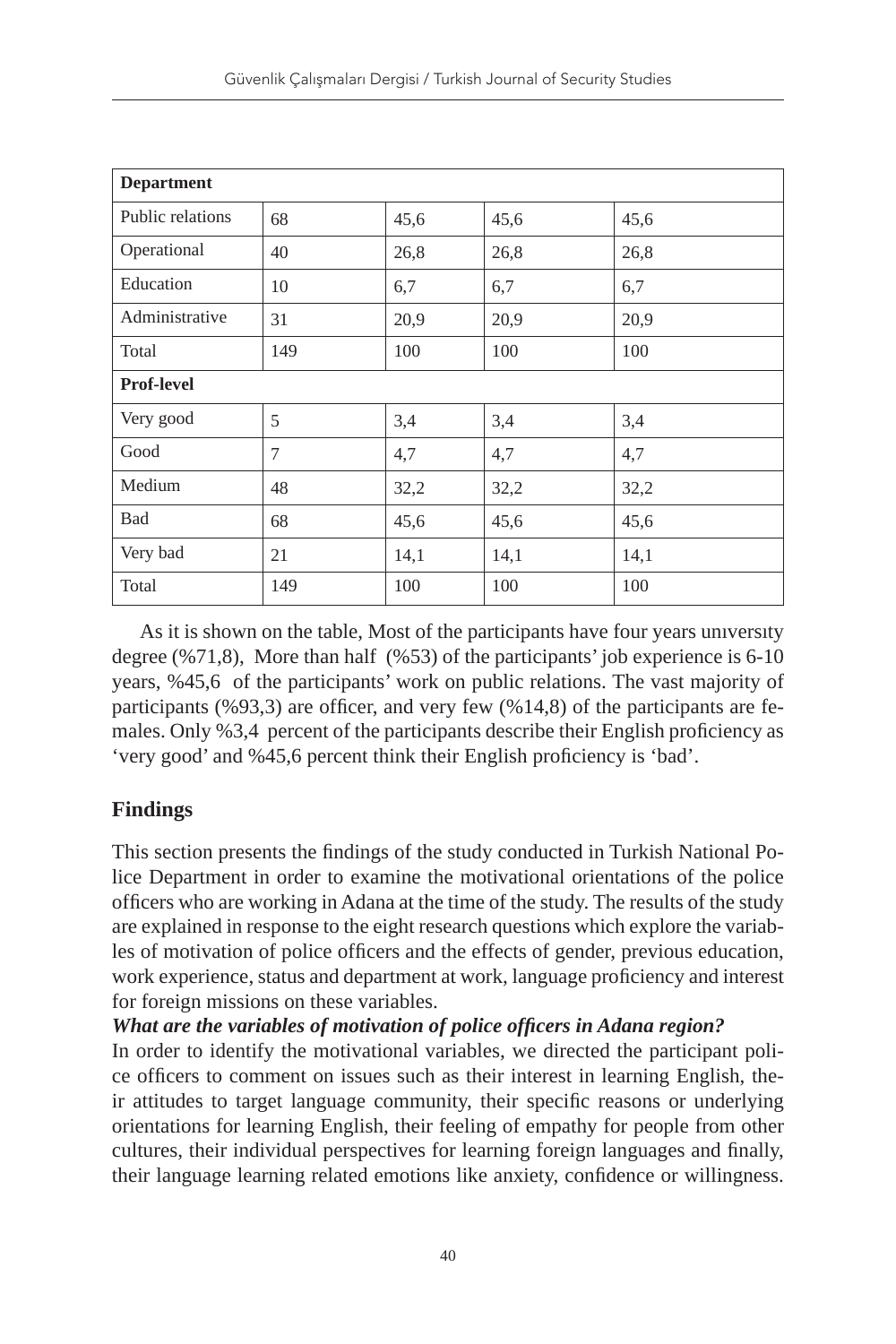The statements referring to these issues in the questionnaire were grouped under five headings: attitudes towards English, motivational orientations, intercultural considerations, peripheral factors and affective concerns respectively. According to the results obtained from frequency analysis, the item that has the highest mean score (M=3,72) is motivational orientations*.* This variable relates to the use and value of English as a foreign language for instrumental purposes such as money, social status and professional career. There are items regarding the importance of knowing English as tool for communication, promotion, socialization, career opportunities, travel and knowing other cultures. The participants agreed that use of English for instrumental and communicative purposes play an important role in motivation.

|                    | N   | Minimum | Maximum | Mean | Std. Deviation |
|--------------------|-----|---------|---------|------|----------------|
| attitudes          | 149 | 1,00    | 4,82    | 3,28 | .71            |
| motivorient        | 149 | 1,00    | 5,00    | 3,72 | ,78            |
| intercultural      | 149 | 2,38    | 6,75    | 3,57 | .56            |
| peripheral         | 149 | 2,10    | 4,30    | 3,11 | .43            |
| affective          | 149 | 2,04    | 5,42    | 3,18 | .50            |
| Valid N (listwise) | 149 |         |         |      |                |

**Table 2:** Descriptive Statistics about motivational variables

## *Does gender have an effect on motivational variables of police officers in Adana region?*

Finding out the effect of gender on motivation of the participants was the second research purpose of the study. To this end, we ran t-test to compare the mean scores of the both gender groups at each category. The analysis reveals that there is not a significant difference between the male and the female police officers considering the motivational factors. The analysis of the responses in this respect showed that both gender groups shared similar opinions about the role of attitude  $(t_{\text{atfin}})$  $_{\text{des}}$  =-.192, p>.05), peripheral factors (t<sub>peripheral</sub> = 209 p>.05) and affective concerns  $(t<sub>afterive</sub> = .639, p > .05)$  on motivation. Although statistically not significant there is a difference between males and females with regards to motivational orientations  $(t<sub>motionient</sub>=-.966, p>.05)$  and intercultural considerations  $(t<sub>interculural</sub>=1.07, p>.05)$ . As for motivational orientations, the difference between the mean score of the males  $(M= 3,75)$  and the females  $(M= 3,57)$  shows that although both groups agree that motives such as using English as a tool of communication or as a tool to become more knowledgeable person have an effect on motivation, the male participants' opinion about these factors are more precise. On the other hand, for the females intercultural considerations were seen as important in determining motivation. When their mean scores are considered, the female participants' mean score (M= 3,74) is higher than the mean score of the male participants (M= 3,54). This might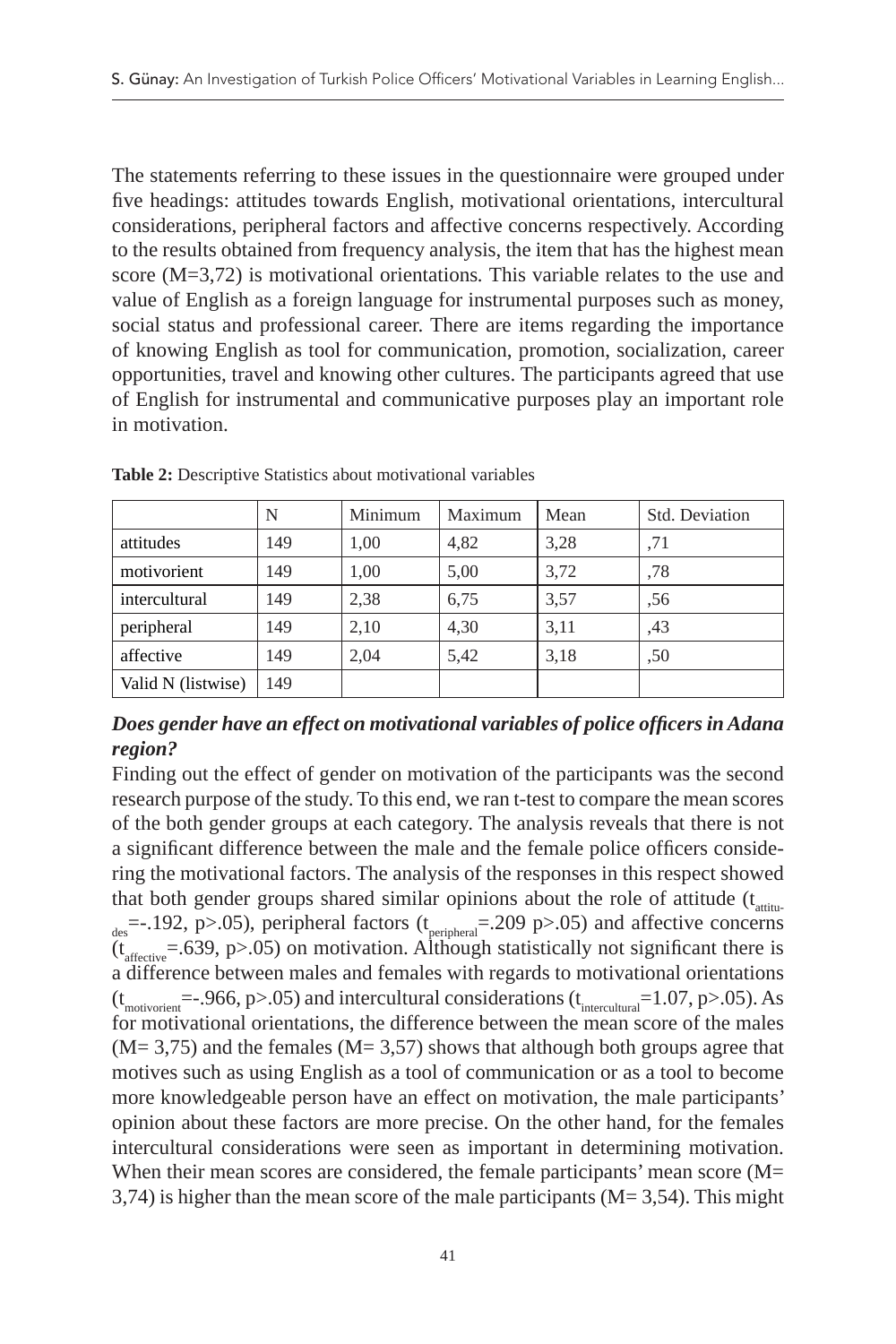be interpreted as female participants show a more solid agreement on the role of intercultural considerations, such as understanding people from all over the World, on language learning motivation.

|               | gender | N   | Mean | Std. Deviation | Std. Error<br>Mean | t       | Sig. |
|---------------|--------|-----|------|----------------|--------------------|---------|------|
| attitudes     | female | 22  | 3,26 | .61            | ,13                | $-.192$ | .84  |
|               | male   | 127 | 3,29 | ,73            | .06                |         |      |
| motivorient   | female | 22  | 3,57 | ,72            | ,15                | $-.966$ | .33  |
|               | male   | 127 | 3,75 | ,78            | ,07                |         |      |
| intercultural | female | 22  | 3,74 | .86            | ,18                | 1.07    | .29  |
|               | male   | 127 | 3,54 | ,48            | .04                |         |      |
| peripheral    | female | 22  | 3,12 | .36            | ,07                | .209    | .83  |
|               | male   | 127 | 3,10 | ,44            | .03                |         |      |
| affective     | female | 22  | 3,25 | .63            | ,13                | .639    | .52  |
|               | male   | 127 | 3,17 | ,47            | .04                |         |      |

**Table 3:** Role of gender on motivational variables

#### *Does educational background have an effect on motivational variables of police officers in Adana region?*

Examining the effect of the participants' educational background on motivation was the third research question. Within this scope, we specifically aimed to find out whether there is a relationship between the graduation degree (high school, college, BA, MA) and the motivational factors. Similar to the results concerning the effect of gender on motivation, no significant difference was found between the educational background of the participants and the motivational factors. To put it in another way, participants' previous education, that is their graduate degree, has no effect on their attitudes towards English ( $F_{\text{artimate}}$ =1.023, p>.05), motivational orientations  $(F_{\text{motion}}=1.358, p>0.05)$ , intercultural considerations  $(F_{intercultural} = 1.405, p > .05)$ , affective concerns  $(F_{afterive} = .734, p > .05)$  and peripheral factors ( $F_{\text{peripheral}}$  = .840, p>05) such as environmental, background or contextual conditions. Although statistically no significant difference was found between the participants' previous education and motivational factors in general, a close look at the individual dimensions of motivation showed that there is a difference among the dimensions of motivational factors when they were compared with each other. The findings revealed that while the participants were not certain about the effect of their previous education on their attitudes towards English, their affective concerns and peripheral issues, they agreed that their graduate degree effects, to some extent though, their motivational orientations and intercultural considerations. The participants with a university degree have the highest mean score both in motivational orientations ( $M=3.78$ ) and intercultural considerations ( $M=3.61$ ).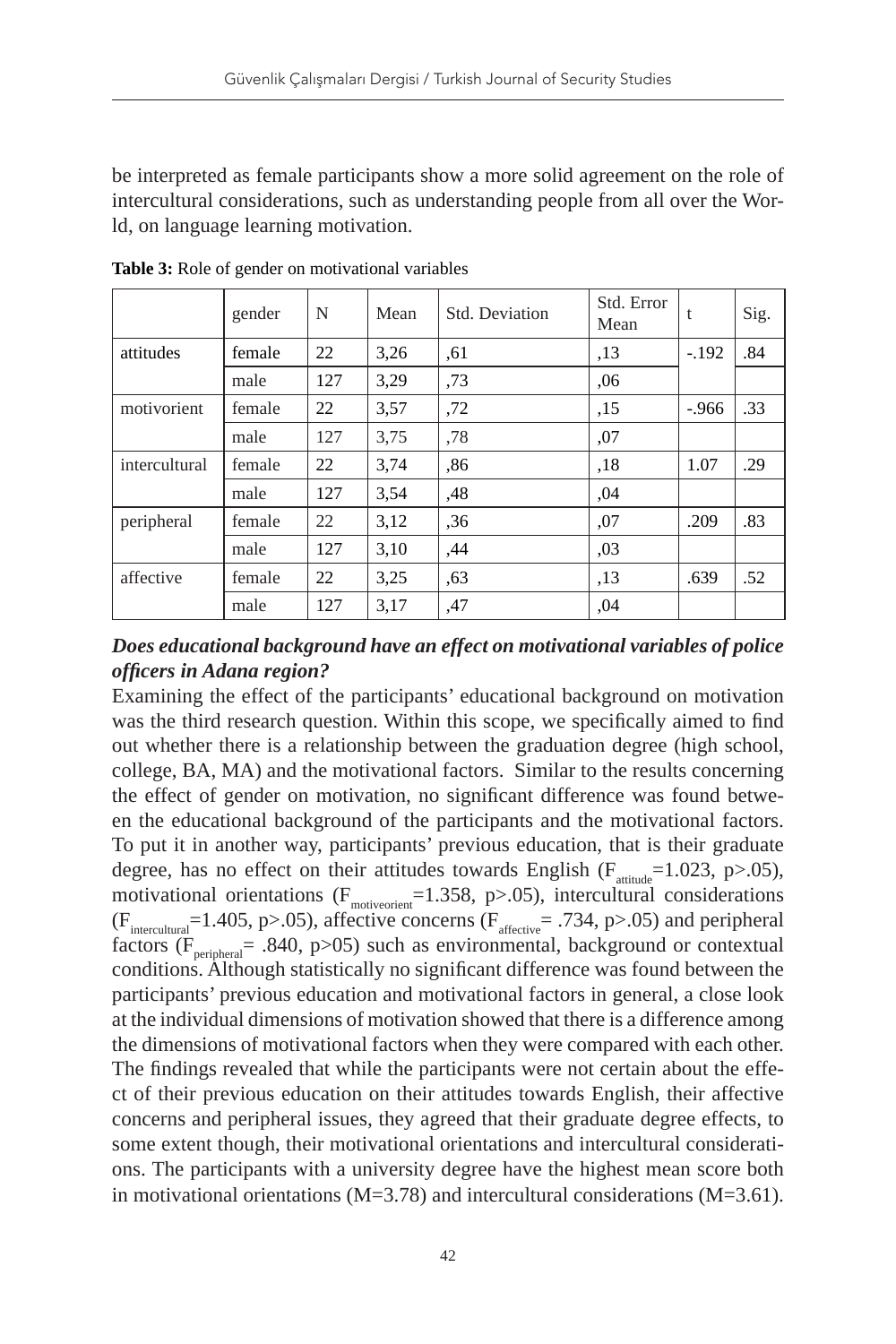|               |                          |     |      | Std.      | Std.    |       |      |
|---------------|--------------------------|-----|------|-----------|---------|-------|------|
|               |                          | N   | Mean | Deviation | Error F | Sig   |      |
| attitudes     | High school              | 3   | 3,09 | ,40       | ,23     | 1,023 | ,38  |
|               | <b>Vocational School</b> | 30  | 3,17 | ,77       | ,14     |       |      |
|               | <b>BA</b>                | 107 | 3,34 | ,70       | ,06     |       |      |
|               | MA                       | 9   | 3,00 | ,77       | ,25     |       |      |
|               | Total                    | 149 | 3,28 | ,71       | ,05     |       |      |
| motivorient   | High school              | 3   | 3,70 | ,03       | ,01     | 1,358 | ,25  |
|               | Vocational School        | 30  | 3,66 | ,75       | ,13     |       |      |
|               | <b>BA</b>                | 107 | 3,78 | ,76       | ,07     |       |      |
|               | MA                       | 9   | 3,25 | 1,06      | ,35     |       |      |
|               | Total                    | 149 | 3,72 | ,78       | .06     |       |      |
| intercultural | High school              | 3   | 3,50 | ,12       | ,07     | 1,405 | ,24  |
|               | Vocational School        | 30  | 3,53 | ,71       | ,13     |       |      |
|               | <b>BA</b>                | 107 | 3,61 | ,51       | ,05     |       |      |
|               | <b>MA</b>                | 9   | 3,22 | ,48       | ,16     |       |      |
|               | Total                    | 149 | 3,57 | ,56       | ,04     |       |      |
| peripheral    | High school              | 3   | 2,93 | ,47       | ,27     | ,280  | ,840 |
|               | <b>Vocational School</b> | 30  | 3,07 | ,42       | ,07     |       |      |
|               | <b>BA</b>                | 107 | 3,12 | ,44       | ,04     |       |      |
|               | MA                       | 9   | 3,14 | ,33       | ,11     |       |      |
|               | Total                    | 149 | 3,11 | ,43       | ,03     |       |      |
| affective     | High school              | 3   | 3,37 | ,25       | ,14     | ,427  | ,734 |
|               | <b>Vocational School</b> | 30  | 3,12 | ,63       | ,11     |       |      |
|               | <b>BA</b>                | 107 | 3,20 | ,46       | ,04     |       |      |
|               | <b>MA</b>                | 9   | 3,12 | ,49       | ,16     |       |      |
|               | Total                    | 149 | 3,18 | ,50       | ,04     |       |      |

**Table 4:** Role of previous education on motivational variables

## *Does work experience have an effect on motivational variables of police officers in Adana region?*

Previous work experience of the participants and its effect on motivational factors was another research concern of the study. In congruence with the findings yielded regarding the effect of previous education on motivation, we have found no significant difference between years of experience and motivational variables.

In other words, the number of years worked was not considered as a significant variable by the participants. That is, the participants who have been working less than five years; between six to ten years; between eleven to fifteen years; between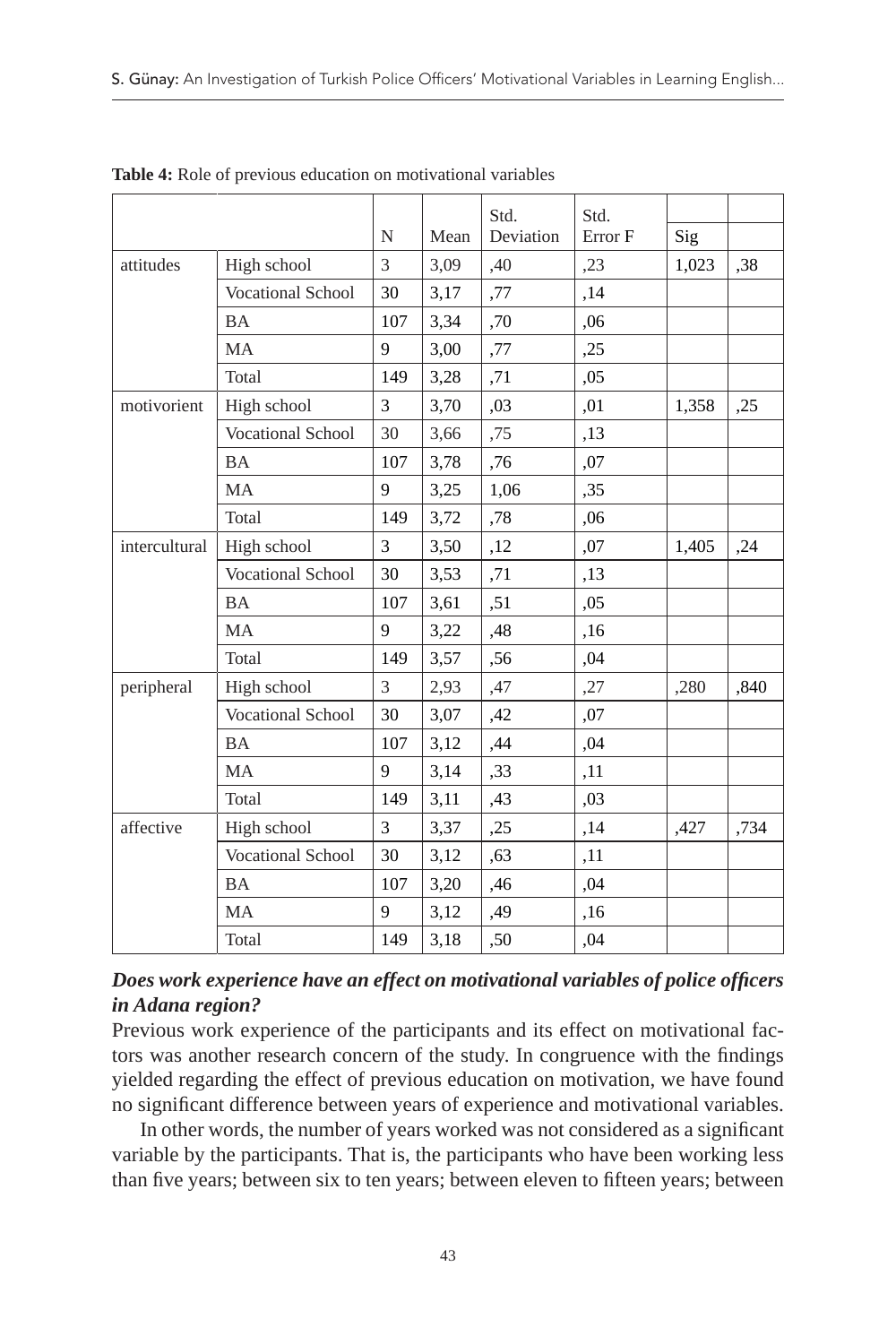sixteen to twenty years and more all agreed that the length of experience is not a factor affecting motivation. Namely, all the participants with various years of experience did not consider time spent at work as influential on attitudes ( $F_{\text{atfin}}$  $d_{\text{de}}$ =.805, p>.05), motivational orientations (F $_{\text{motoricent}}$ =1.859, p>.05), intercultural considerations (F<sub>intercultural</sub>=1.162, p>.05), peripheral factors (F<sub>peripheral</sub>= 1.862,p>05) and affective concerns ( $F_{\text{afterive}}$ = .543, p>.05). Paralell to the findings reached for the effect of the previous education on motivation, there was a consensus among the participants regarding the effect of work experience on motivational orientations and intercultural considerations. To be more specific, the participants were uncertain about the relation between length of experience and motivational variables.

|               |               |     |      |                   | Std.       |       |     |
|---------------|---------------|-----|------|-------------------|------------|-------|-----|
|               |               | N   | Mean | Std.<br>Deviation | Error<br>F | Sig.  |     |
| attitudes     | 1-5 years     | 46  | 3,43 | ,72               | ,10        | .805  | .52 |
|               | 6-10 years    | 33  | 3,25 | ,72               | ,12        |       |     |
|               | $11-15$ years | 23  | 3,14 | ,77               | ,16        |       |     |
|               | $16-20$ years | 16  | 3,19 | ,71               | ,17        |       |     |
|               | 21-above      | 31  | 3,25 | ,66               | ,11        |       |     |
|               | Total         | 149 | 3,28 | ,71               | ,05        |       |     |
| motivorient   | 1-5 years     | 46  | 3,94 | ,75               | ,11        | 1.859 | .12 |
|               | 6-10 years    | 33  | 3,68 | ,78               | ,13        |       |     |
|               | $11-15$ years | 23  | 3,43 | ,81               | ,16        |       |     |
|               | $16-20$ years | 16  | 3,60 | .86               | ,21        |       |     |
|               | 21-above      | 31  | 3,72 | ,69               | ,12        |       |     |
|               | Total         | 149 | 3,72 | ,78               | ,06        |       |     |
| intercultural | 1-5 years     | 46  | 3,63 | ,54               | ,08        | 1.162 | .33 |
|               | 6-10 years    | 33  | 3,57 | ,46               | 0.08       |       |     |
|               | $11-15$ years | 23  | 3,52 | ,55               | ,11        |       |     |
|               | $16-20$ years | 16  | 3,31 | ,43               | ,10        |       |     |
|               | 21-above      | 31  | 3,63 | ,71               | ,12        |       |     |
|               | Total         | 149 | 3,57 | ,56               | ,04        |       |     |

**Table 5:** Role of work experience on motivational variables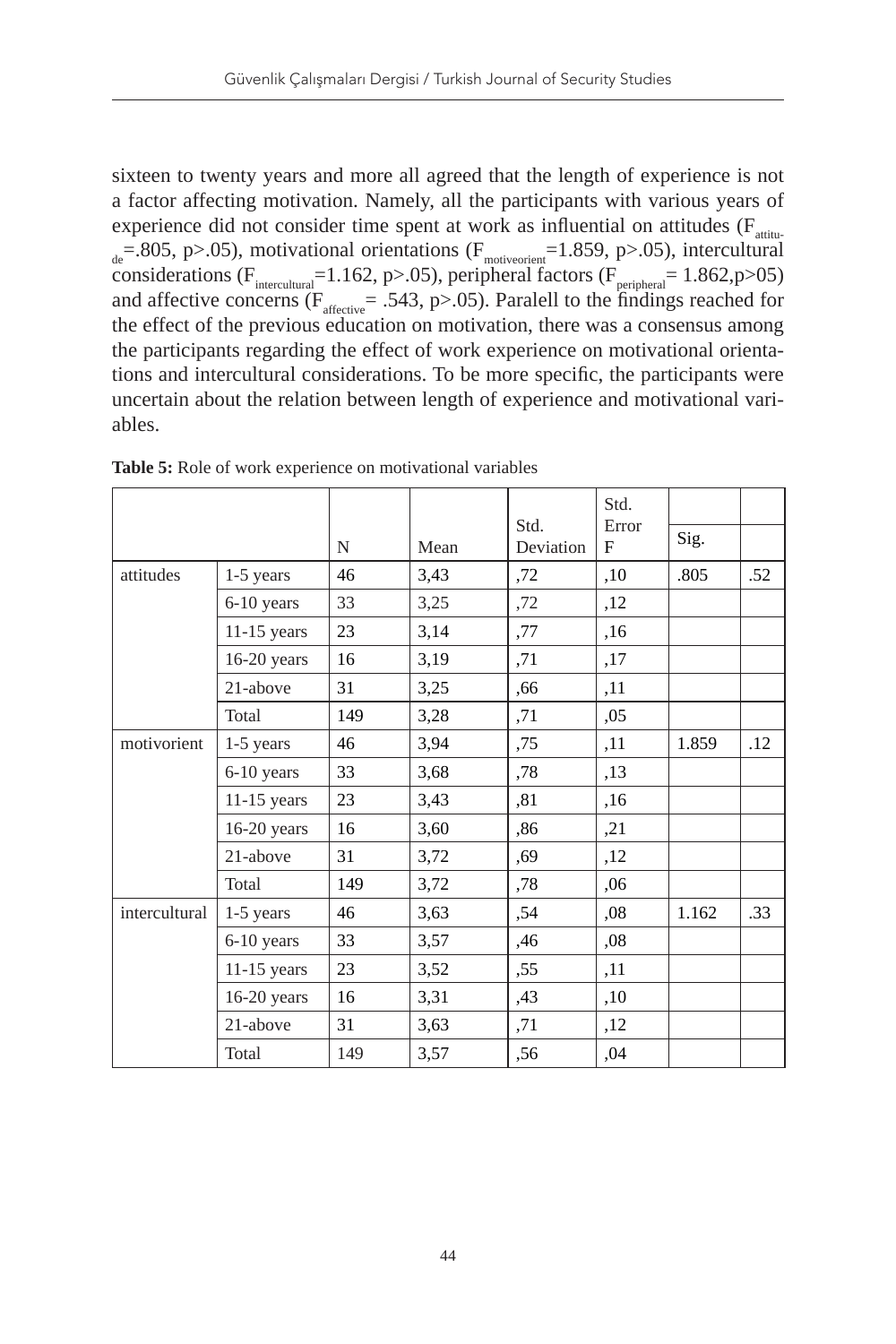| peripheral | 1-5 years     | 46  | 3,09 | ,44 | .06  | 1.862 | .12 |
|------------|---------------|-----|------|-----|------|-------|-----|
|            | 6-10 years    | 33  | 3,16 | ,48 | ,08  |       |     |
|            | $11-15$ years | 23  | 3,01 | ,39 | ,08  |       |     |
|            | $16-20$ years | 16  | 2,93 | ,47 | ,11  |       |     |
|            | 21-above      | 31  | 3,25 | ,34 | ,06  |       |     |
|            | Total         | 149 | 3,11 | ,43 | ,03  |       |     |
| affective  | 1-5 years     | 46  | 3,25 | ,51 | ,07  | .543  | .70 |
|            | 6-10 years    | 33  | 3,17 | ,50 | 0.08 |       |     |
|            | $11-15$ years | 23  | 3,07 | ,44 | ,09  |       |     |
|            | $16-20$ years | 16  | 3,14 | ,44 | ,11  |       |     |
|            | 21-above      | 31  | 3,20 | ,56 | ,10  |       |     |
|            | Total         | 149 | 3,18 | ,50 | ,04  |       |     |

#### *Does status at work have an effect on motivational variables of police officers in Adana region?*

The fifth research question relates to status at work and its relation to motivation. With this question, we particularly aimed to find out if the police officers' status at work, that is if they work as an officer or as a chief, makes any change in their opinions regarding the motivational factors. The results showed that there is not a significant difference between the work status and motivational factors except for affective concerns (p≤.05).

As for attitudes towards English and speakers of English ( $t_{\text{attitudes}}$ =-.613, p>.05), motivational orientations  $(t_{\text{motionen}} = -0.913, p > 0.05)$ , intercultural considerations  $(t<sub>interculmra</sub>]$ =1.492, p>.05) and peripheral factors  $(t<sub>peripheral</sub>$ =.328, p>.05), the participants' status at work has no effect. The analysis of the data also revealed a difference between the ranks, namely the officers and the chiefs, considering this particular motivational factor, namely affective concerns. The difference between the mean score  $(M=3.47)$  of the participants at high rank (chiefs) and the mean score (M=3.16) of the participants at a lower rank (officers) reflects a disagreement between both groups concerning the role of status on affective dimension of motivation including effort, future view of self as a speaker of English, anxiety and language confidence. Police officers working as chiefs, for example, agreed that they would use English effectively in the future, or they believed that they need to know English for things they would like to do in future. Similarly, they expressed an agreement with the statement "When I think about my future, it is important that I use English".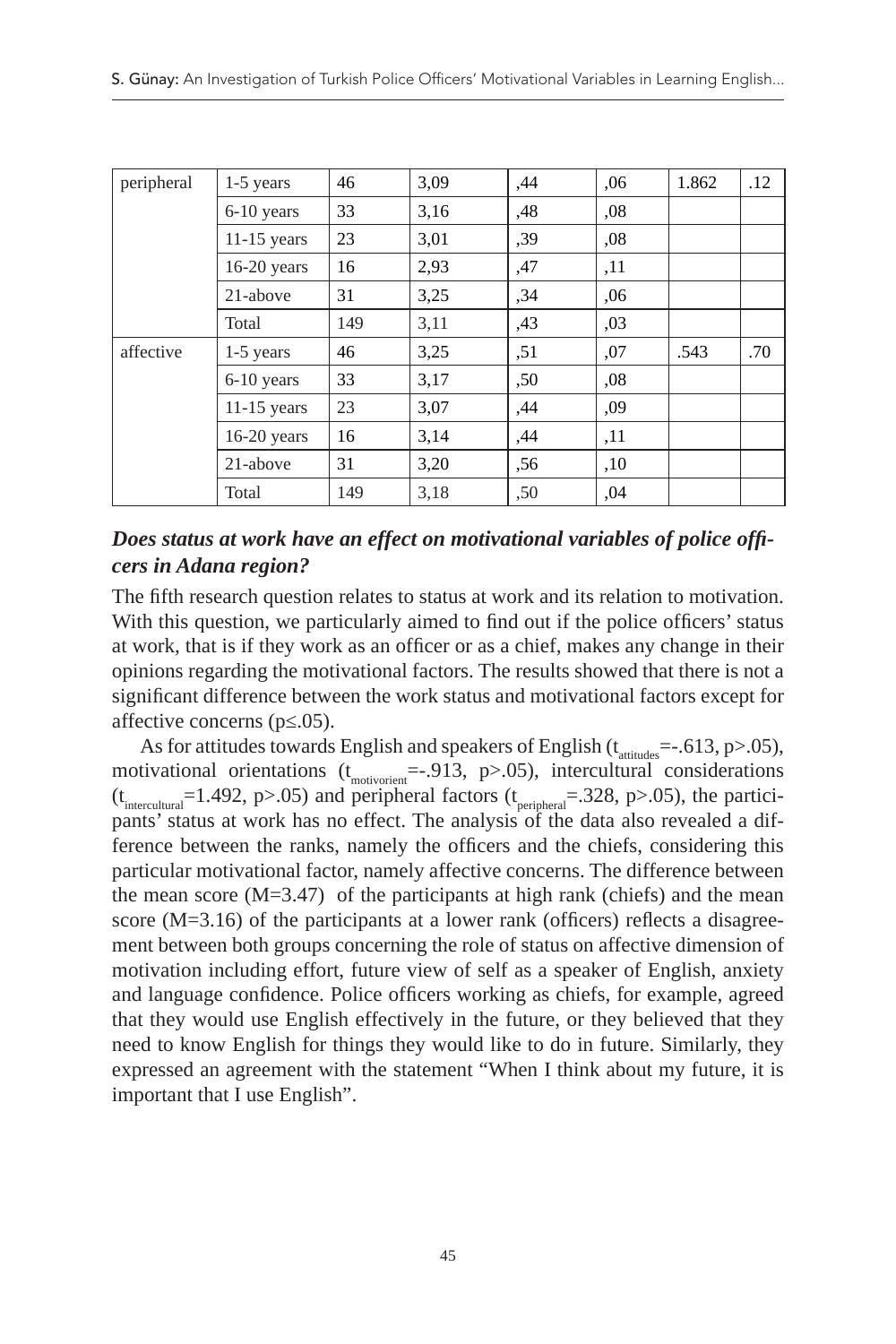|               |         |     |      |                | Std. Error | t        | Sig |
|---------------|---------|-----|------|----------------|------------|----------|-----|
|               | status  | N   | Mean | Std. Deviation | Mean       |          |     |
| attitudes     | officer | 139 | 3,27 | ,72            | .06        | $-.613$  | .54 |
|               | chief   | 10  | 3,42 | .60            | ,18        |          |     |
| motivorient   | officer | 139 | 3,71 | ,79            | .06        | $-913$   | .36 |
|               | chief   | 10  | 3,94 | ,57            | .18        |          |     |
| intercultural | officer | 139 | 3,55 | ,50            | ,04        | $-1.492$ | .13 |
|               | chief   | 10  | 3,82 | 1,11           | ,35        |          |     |
| peripheral    | officer | 139 | 3,10 | ,44            | 0.03       | $-.328$  | .74 |
|               | chief   | 10  | 3,15 | ,20            | ,06        |          |     |
| affective     | officer | 139 | 3,16 | ,47            | ,04        | $-1.914$ | .05 |
|               | chief   | 10  | 3,47 | ,74            | ,23        |          |     |

**Table 6:** Role of status at work on motivational variables

#### *Does the department they work at have an effect on motivational variables of police officers in Adana region?*

The sixth research question is about whether the participants' department is a key variable effecting motivational factors. In other words, we aimed to reveal if working at different departments such as public relations, operational, educational and administrative is a factor effecting motivation. According to the results, the type of department the participants work at significantly affect their attitudes towards English ( $F_{\text{artitude}}$ =2.809, p<.05) and their motivational orientations ( $F_{\text{motive}}$ - $\frac{1}{\text{orient}}$ =4.234, p<.05). To explain in detail, in both motivational variables, the participants working at operational departments have the highest mean score followed by the participants working at public relations and educational departments. The administrative participants who are responsible for office work were the group with the lowest mean in both categories. Considering these findings, it can be said that the participants working at operational departments and public relations have more positive attitude to English and English community and are more interested in learning English. Also, they give more importance to using English as a tool for communication, promotion, socialization, career opportunities and knowing other cultures. As for the other dimensions, there was not a significant difference between the departments and other motivational factors including intercultural considerations ( $F_{intercutural}$ =1.982, p>.05), peripheral factors ( $F_{peripheral}$ =.807, p>05) and affective concerns  $(F<sub>afteritive</sub> = 1.766, p > .05)$ .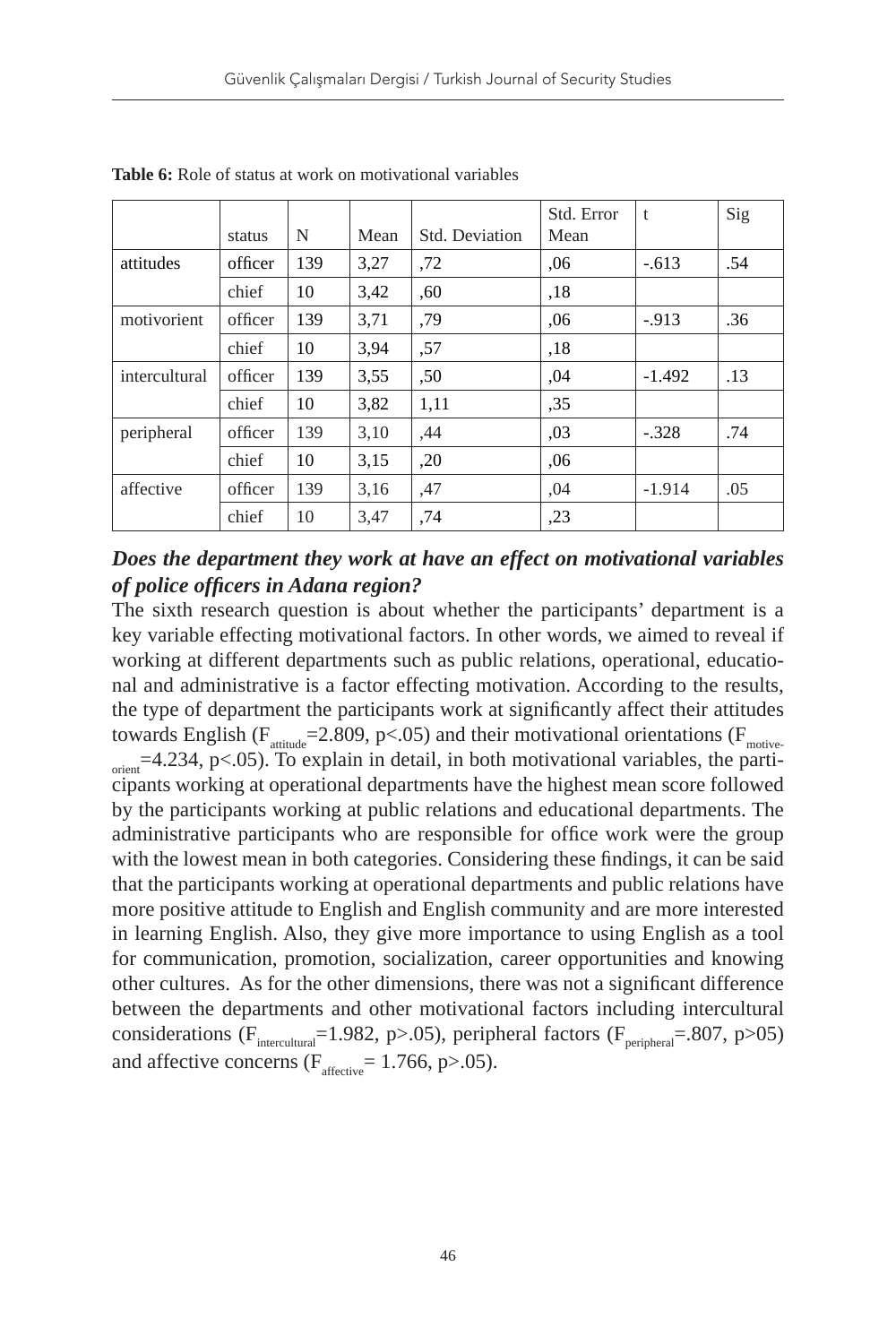|               |                  | N   | Mean | Std.<br>Dev | Std.<br>Error |       |     |
|---------------|------------------|-----|------|-------------|---------------|-------|-----|
| attitudes     | public relations | 68  | 3,32 | ,76         | .09           | 2.809 | .04 |
|               | operational      | 40  | 3,48 | ,59         | ,09           |       |     |
|               | education        | 10  | 3,10 | ,44         | ,14           |       |     |
|               | administrative   | 31  | 3,01 | ,77         | ,13           |       |     |
|               | Total            | 149 | 3,28 | ,71         | ,05           |       |     |
| motivorient   | public relations | 68  | 3,76 | ,83         | ,10           | 4.234 | .00 |
|               | operational      | 40  | 3,97 | ,55         | ,08           |       |     |
|               | education        | 10  | 3,66 | ,52         | ,16           |       |     |
|               | administrative   | 31  | 3,34 | ,84         | ,15           |       |     |
|               | <b>Total</b>     | 149 | 3,72 | ,78         | ,06           |       |     |
| intercultural | public relations | 68  | 3,60 | ,63         | ,07           | 1.982 | .11 |
|               | operational      | 40  | 3,66 | ,50         | ,08           |       |     |
|               | education        | 10  | 3,60 | ,29         | ,09           |       |     |
|               | administrative   | 31  | 3,35 | ,47         | ,08           |       |     |
|               | Total            | 149 | 3,57 | ,56         | ,04           |       |     |
| peripheral    | public relations | 68  | 3,12 | ,44         | ,05           | .807  | .49 |
|               | operational      | 40  | 3,17 | ,45         | ,07           |       |     |
|               | education        | 10  | 3,04 | ,26         | ,08           |       |     |
|               | administrative   | 31  | 3,02 | ,43         | ,07           |       |     |
|               | Total            | 149 | 3,11 | ,43         | 03            |       |     |
| affective     | public relations | 68  | 3,24 | ,57         | ,07           | 1.766 | .15 |
|               | operational      | 40  | 3,24 | ,41         | ,06           |       |     |
|               | education        | 10  | 3,11 | ,30         | ,09           |       |     |
|               | administrative   | 31  | 3,01 | ,44         | .08           |       |     |
|               | Total            | 149 | 3,18 | ,50         | ,04           |       |     |

**Table 7:** Role of department worked on motivational variables

## *Does the police officers' perceived proficiency level of English (as stated by themselves) have an effect on motivational variables?*

Further to job related issues like length of experience, work status and type of department, we also examined the possible effect of the participants' proficiency level on motivational factors. In accordance with this research purpose, in the first part of the questionnaire which aims to collect demographic data, we asked the participants to self-evaluate their proficiency of English on five levels: very good, good, medium, bad and very bad. The findings, clearly showed that there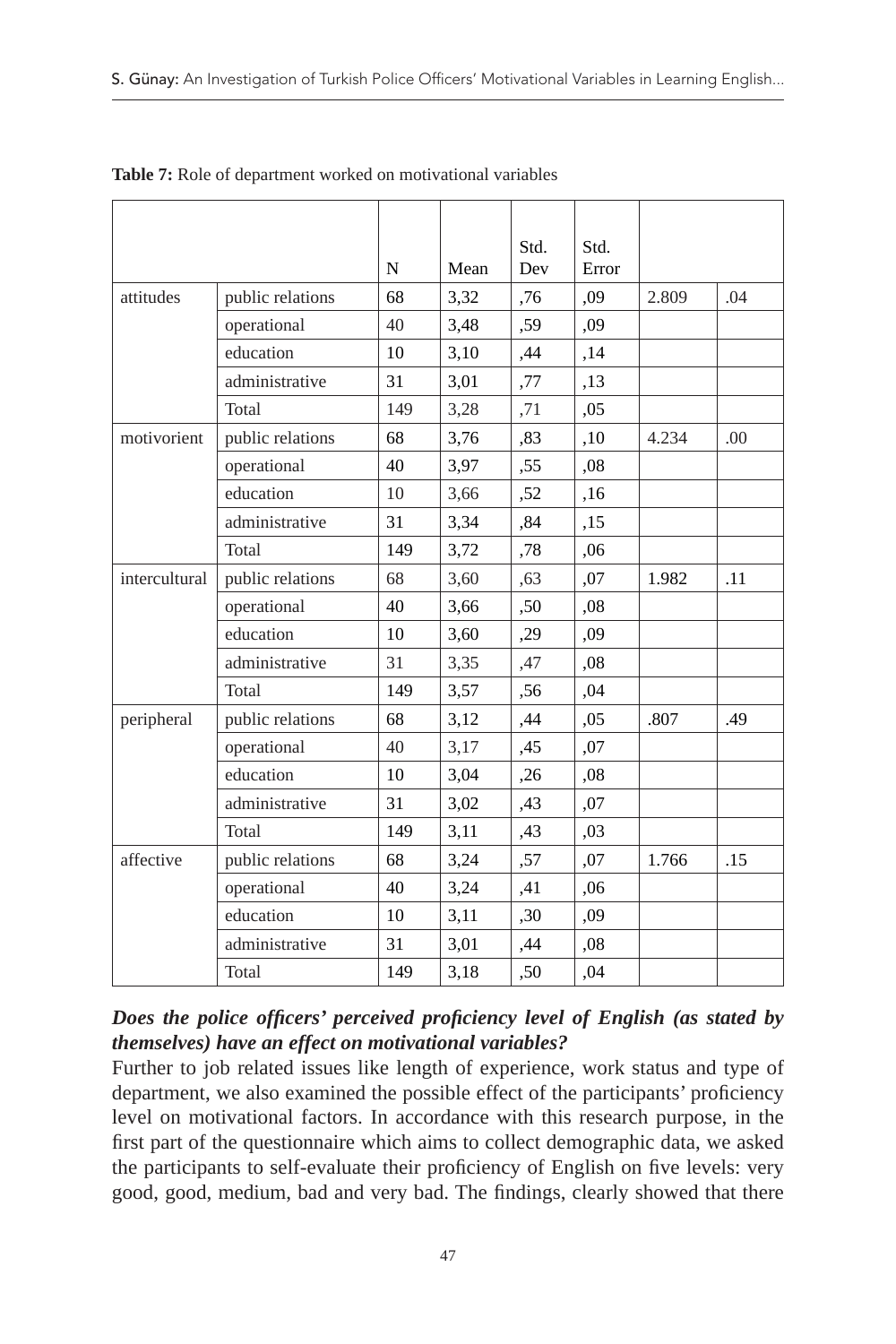is a significant relation between the proficiency level of the participants and their attitudes towards English (p<.05), motivational orientations (p<.05), intercultural considerations ( $p$ <.05), peripheral factors ( $p$ <.05) and affective concerns ( $p$ <.05).

|               |              |           |      |           | Std. Error |       |      |
|---------------|--------------|-----------|------|-----------|------------|-------|------|
|               |              | ${\bf N}$ | Mean | Std. Dev. | F          | Sig   |      |
| attitudes     | very good    | 5         | 2,97 | ,84       | ,37        | 3.44  | .01  |
|               | good         | 7         | 3,42 | ,49       | ,18        |       |      |
|               | medium       | 48        | 3,44 | ,66       | ,09        |       |      |
|               | bad          | 68        | 3,33 | ,68       | ,08        |       |      |
|               | very bad     | 21        | 2,82 | ,81       | ,17        |       |      |
|               | Total        | 149       | 3,28 | ,71       | ,05        |       |      |
| motivorient   | very good    | 5         | 2,98 | ,99       | ,44        | 3.613 | .00. |
|               | good         | 7         | 3,84 | ,34       | ,13        |       |      |
|               | medium       | 48        | 3,91 | ,74       | ,10        |       |      |
|               | bad          | 68        | 3,76 | ,71       | ,08        |       |      |
|               | very bad     | 21        | 3,30 | ,90       | ,19        |       |      |
|               | Total        | 149       | 3,72 | ,78       | ,06        |       |      |
| intercultural | very good    | 5         | 2,85 | ,20       | ,09        | 4.764 | .00  |
|               | good         | 7         | 4,05 | ,52       | ,20        |       |      |
|               | medium       | 48        | 3,61 | ,52       | ,07        |       |      |
|               | bad          | 68        | 3,61 | ,60       | ,07        |       |      |
|               | very bad     | 21        | 3,35 | ,31       | ,06        |       |      |
|               | <b>Total</b> | 149       | 3,57 | ,56       | ,04        |       |      |
| peripheral    | very good    | 5         | 2,80 | ,30       | ,13        | 3.794 | .00  |
|               | good         | 7         | 3,41 | ,53       | ,20        |       |      |
|               | medium       | 48        | 3,23 | ,42       | ,06        |       |      |
|               | bad          | 68        | 3,06 | ,41       | ,05        |       |      |
|               | very bad     | 21        | 2,93 | ,40       | ,08        |       |      |
|               | Total        | 149       | 3,11 | ,43       | ,03        |       |      |
| affective     | very good    | 5         | 2,90 | ,40       | ,18        | 6.613 | .00  |
|               | good         | 7         | 3,61 | ,70       | ,26        |       |      |
|               | medium       | 48        | 3,34 | ,41       | ,06        |       |      |
|               | bad          | 68        | 3,16 | ,49       | ,05        |       |      |
|               | very bad     | 21        | 2,82 | ,41       | ,09        |       |      |
|               | <b>Total</b> | 149       | 3,18 | ,50       | ,04        |       |      |

**Table 8:** Role of police officers' perceived language proficiency on motivational variables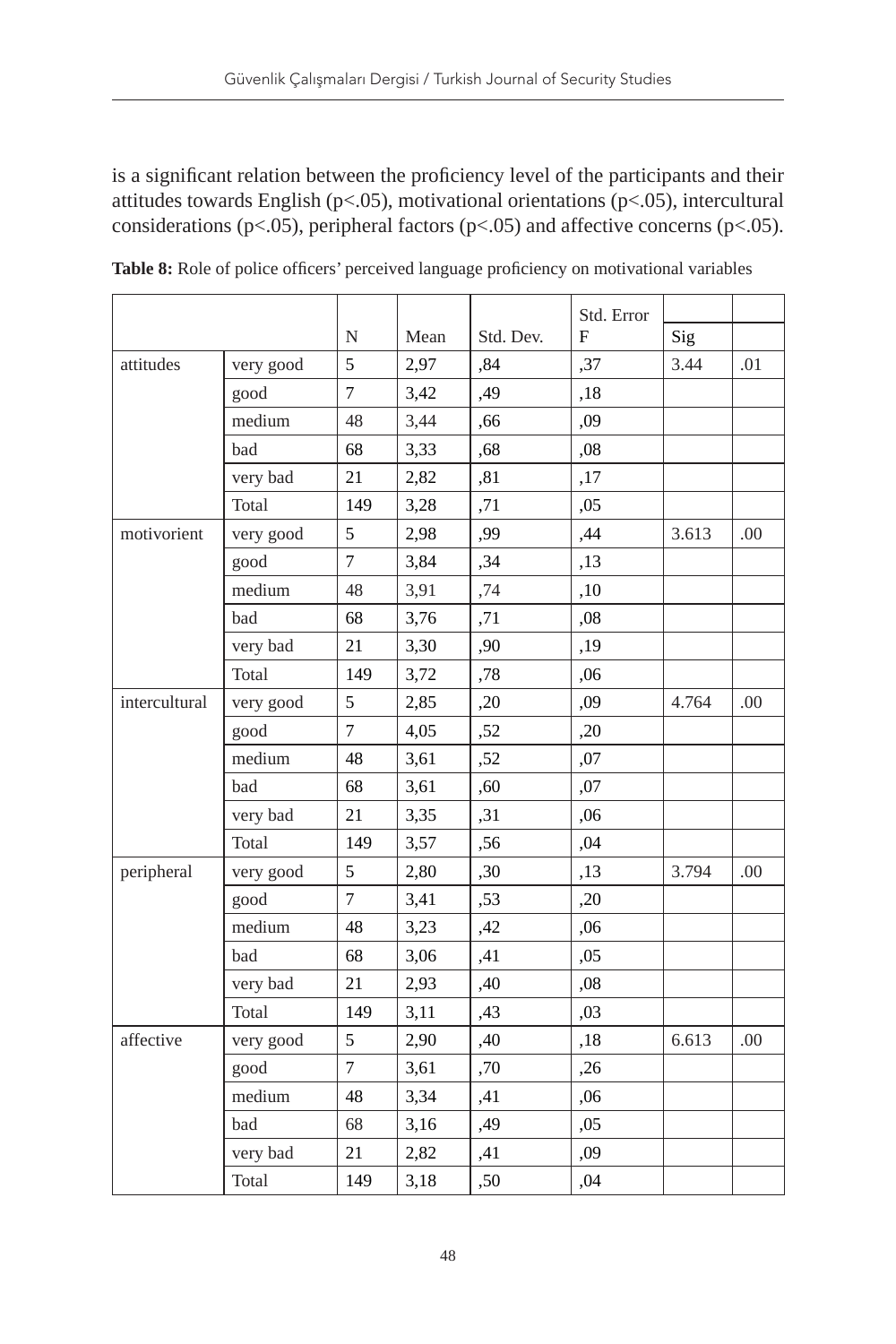#### *Does desire to learn English for foreign missions have an effect on motivational variables of the police officers in Adana region?*

The desire to learn English for foreign missions and its possible effects on motivational factors was the last research question dealt with in this study. Within the context of the participants' institution, working abroad at various positions is an opportunity for whom possess the required language competence. It was found out that the relation between desire to learn English for the above mentioned foreign missions and motivational factors was statistically significant for all variables of motivations: attitudes towards English (.00), motivational orientations (.00), intercultural considerations (.00), peripheral factors (.05) and affective concerns (.00). Among these motivational variables, motivational orientations of the participants who responded the question positively have the highest mean score (M=4.04). This means that for these participants' motives for speaking English such as getting in touch with people from other countries, travelling abroad, having better education and having a well-paid job are important motivational variables. Likewise, the participants who are eager to take charge in foreign missions agree that intercultural considerations (M=3.70) including enthusiasm for learning other customs and values, showing respect and understanding people from other cultures have an effect on motivation.

|               | exam | N  | Mean | Std. Deviation | Std. Error Mean | t     | Sig |
|---------------|------|----|------|----------------|-----------------|-------|-----|
| attitudes     | yes  | 81 | 3,56 | .59            | .06             | 5.532 | .00 |
|               | no   | 67 | 2,96 | ,71            | ,08             |       |     |
| motivorient   | yes  | 81 | 4,04 | ,60            | .06             | 5.693 | .00 |
|               | no   | 67 | 3,36 | .79            | .09             |       |     |
| intercultural | yes  | 81 | 3,70 | .59            | ,06             | 3.054 | .00 |
|               | no   | 67 | 3,42 | ,47            | ,05             |       |     |
| peripheral    | yes  | 81 | 3,17 | ,42            | .04             | 1.944 | .05 |
|               | no   | 67 | 3,04 | ,43            | ,05             |       |     |
| affective     | yes  | 81 | 3,39 | ,43            | .04             | 5.920 | .00 |
|               | no   | 67 | 2,95 | ,46            | ,05             |       |     |

**Table 9:** Role of desire for working abroad on motivational variables

#### **Discussions**

With the popularity of English world-wide, people have been trying to create more opportunities to learn this language. It is widely thought that knowledge of English will ease finding a better job, getting a higher salary and communicating with the foreigners. In Turkey, like other non-speaking English countries, there is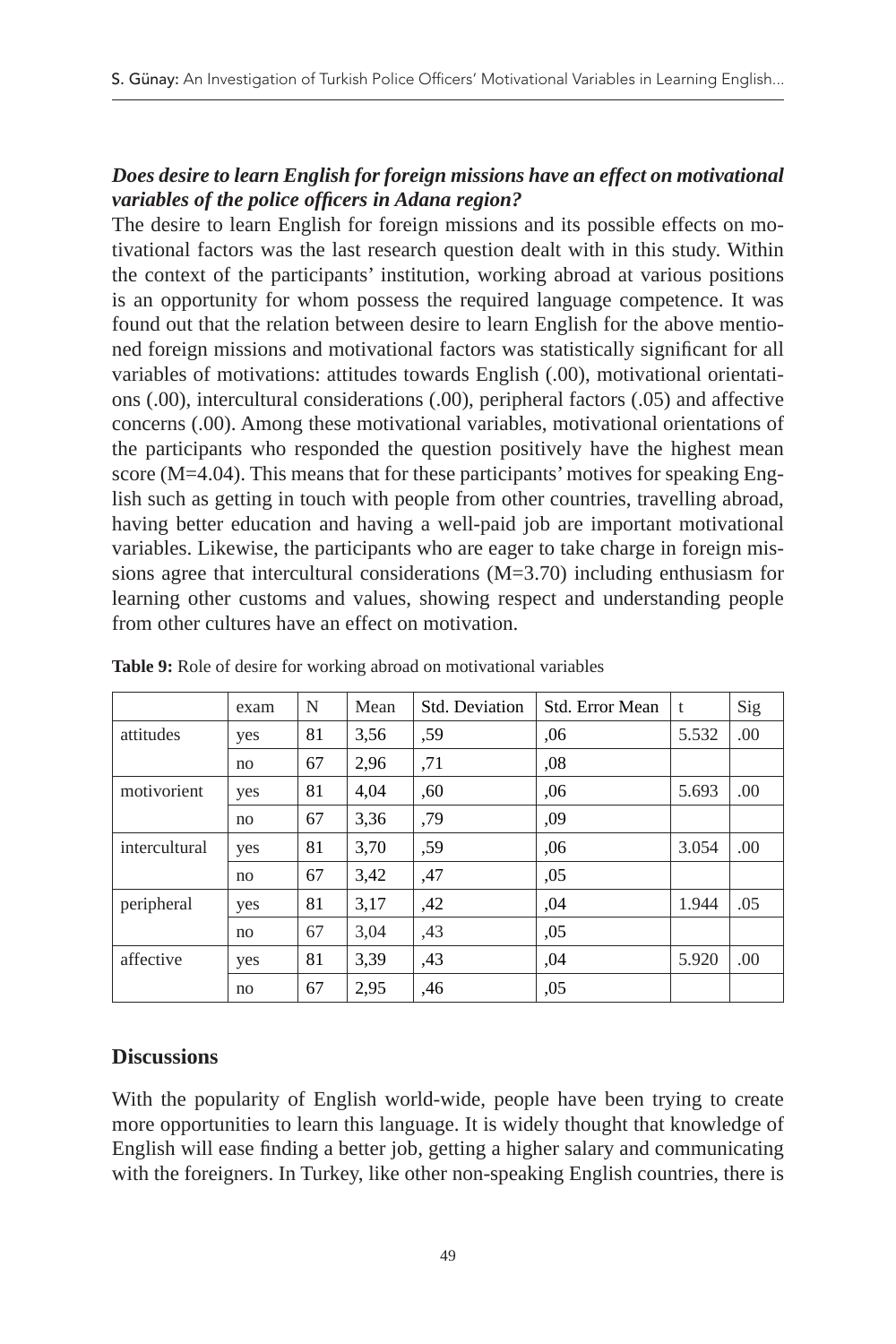a great tendency towards learning English as a foreign language as the fact that English language is a lingua franca has been well acknowledged. In like manner, good command of English is highly valuable among the members of the Turkish police organization. Especially in some departments such as foreign relations, passport department, some operational departments and INTERPOL, proficiency in English is a requirement.

The findings of this particular study showed that instrumental motives are the main variables of motivation for the participants of the present study. It is not a big surprise that in countries where English is learned and spoken as a foreign language, such as Turkey, the instrumental purposes to learn English might be considered as the major motive for learning the language. Because of various cultural, social and economic reasons, people have desire/need for learning one or more foreign languages, which is English in most of the time. Such reasons extend from having a better career opportunity to going abroad for education. We have also found out that gender is not a factor effecting the motivational orientations of police officers and chiefs. In other words, there is not a difference between males and females considering their motivational orientation. This might be due to the equal position of the officers of both genders in the Turkish National Police Department. Namely, both male and female police officers work in the same departments and fulfill the same duties regardless of their gender.

Regarding the role of the educational background on motivation of the police officers, we have found out that educational background is not a factor effecting motivation. However, it was also found out that higher education might contribute to motivation positively. So, it can be rightfully argued that motives for learning English or attitudes towards English might differ according to one's level of education. The findings regarding the effect of educational background are partly consistent with some other studies. For example, Salem's study (2006) showed that tertiary level students make more effort to learn English. Also, Shaaban and Ghaith (2000) reached similar results. Their study proved the superiority of higher level students in terms of the effort shown in learning English. Reflecting on these studies, it can be said that the participants who hold a bachelor's degree in this present study might have an intended effort to learn English due to their future expectations in their career stages. This, in turn, may affect their motivation positively.

As for the length of work experience and its effect on motivation, we found out that it does not affect motivation either. In other words, the police officers, regardless of the number of years at the profession, thought that work experience is not a variable for motivation. However, according to Dörnyei and Schmidt (2001), motivation changes qualitatively, such as growth of intrinsic motivation or development of positive feelings about the target language, throughout time as a result of individuals' experiences. Among these experiences, the researchers list appreciation of instrumental value of L2 skills through work experience (p.110). That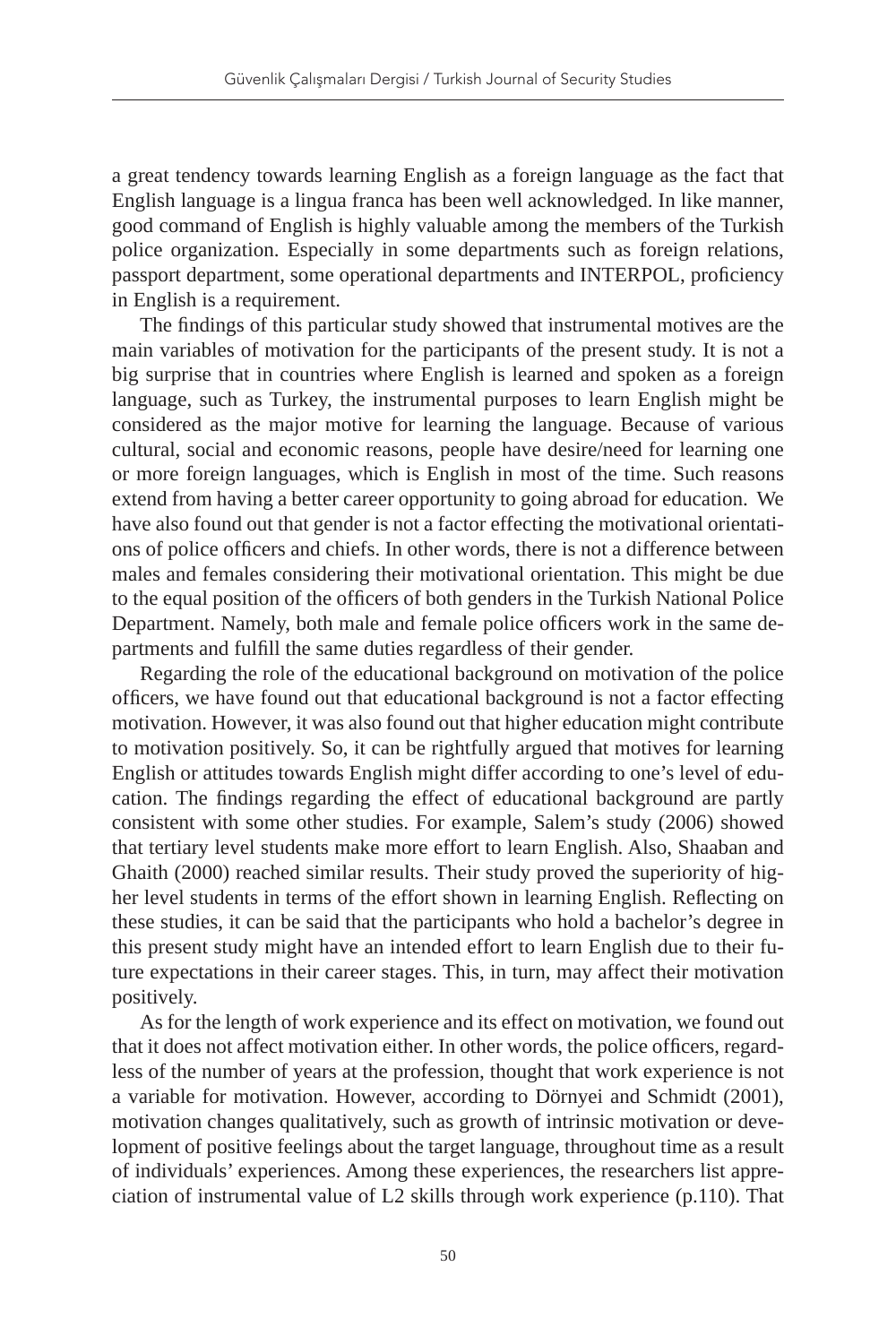is to say, as one perceives the importance of knowing a foreign language and its contribution to the efficiency of his/her work his or her appreciation of motivation evolves. But on the contrary to Dörnyei and Schmidt's argument, we did not find a change in motivational variables for our participants who have various length of work experience. In another study, Kielerstajn (2008:12) explored the relationship among chronological age, organizational age (years worked), goal setting, skills development and finally changes in values and needs. In his work, the researcher refers to "Motivation through conscious goal setting" and argues that older employees (ones with more years of working experience) are more aware of their own skills and abilities and thus, they can set goals for improvement which contribute positively to their career motivations. Reflecting on our findings, in line with this argument, it may be reasonable to expect our participants with longer years of working experience, in comparison to the novice ones, having different opinions regarding the motivational variables, but it is not the case in the present study.

With respect to the role of status at work, although no significant difference was found between the motivation of police officers and chiefs, the analysis of the responses revealed that the affective concerns of the chiefs such as L2 future self or L2 confidence effect their motivation to some extent. This can be attributed to the career plans of the officers at higher ranks. They think that learning a foreign language is important in their future career. Accordingly, their ideal self (the self they would like to be in future) plays considerably an important role in their attitude towards English. In a similar study conducted by Albukhani (2014) with Saudi police officers, it was also found out that the officers at high rank were more motivated to learn English. In a similar study conducted by Albukhani (2014) with Saudi police officers, it was also found out that the officers at high rank were more motivated to learn English. The results of the study in this sense are consistent with Dörnyei and Kubanyiova's argument (2014:31) about the place of vision in language education. The researchers state that positive visions of ourselves is a motivational resource. On the contrary to other variables searched, the participants' departments have been found to be a key variable effecting their motivation. It can be said that police officers and chiefs who work at public relations and operational departments are more interested in learning a foreign language. Also, their attitude towards English and English speakers is positive. Thus they are open to international contact. On the other hand, officers working at administrative departments were found to be less interested in learning English and culture of English speaking countries. This result is understandable when the contextual influences in the immediate environment of these police officers are considered. According to Williams and Burden (1997), various internal (such as interest, curiosity, sense of agency, perceived value, attitudes) and external factors (such as significant others, learning experiences, learning environment) interact in a dynamic way throughout the entire language learning experience and effect individuals' choices, decisions, actions and efforts in learning process. Among these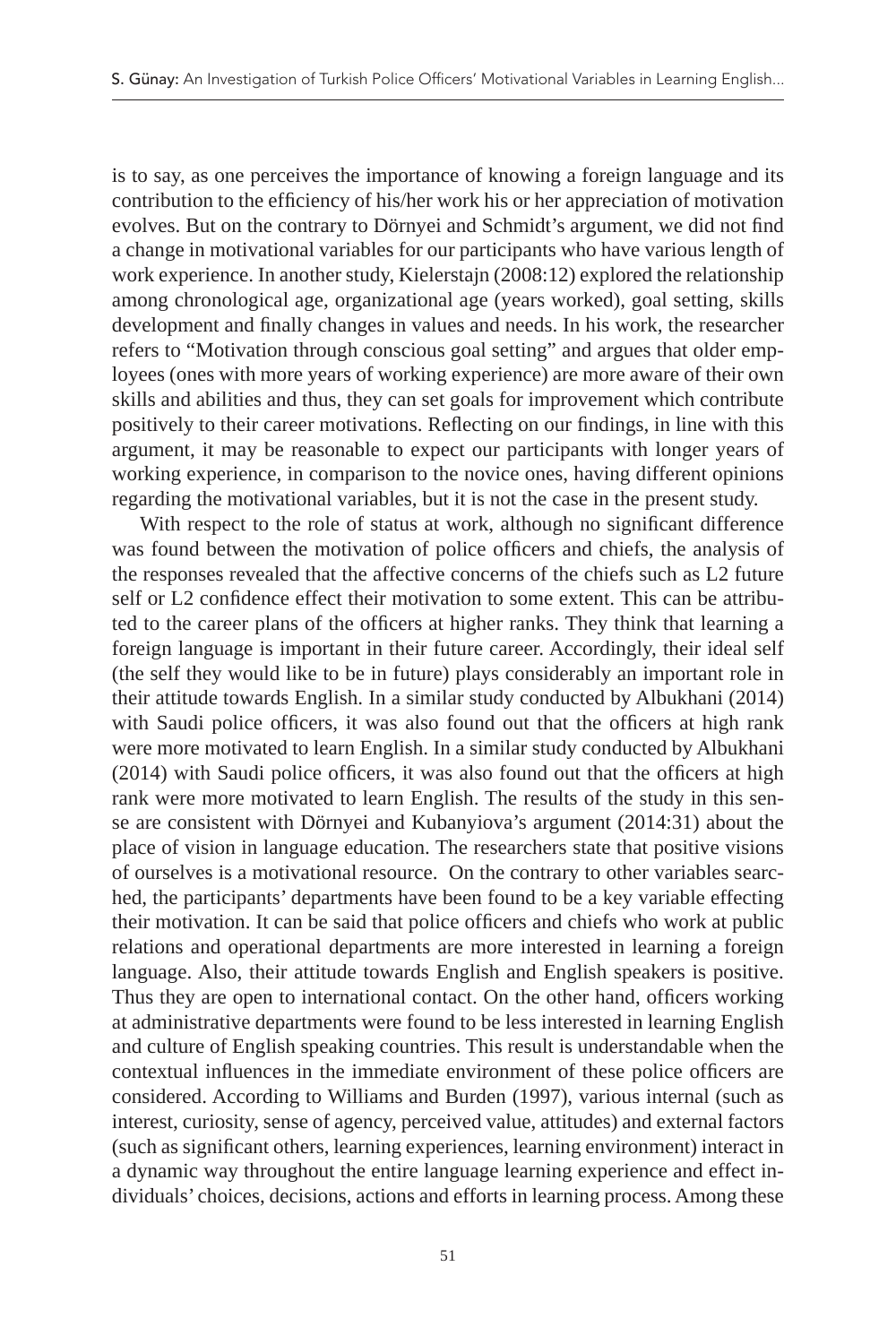motivational factors, perceived value, that is the personal relevance of the activity and the intrinsic value attributed to the activity, effects both the level and the extent of learners' motivation (Williams and Burden, 1997). In relating this factor to our study, it can be said that the participants who perceive learning and speaking English as personally relevant regarding its utility in performing their duties have higher degrees of motivation and positive attitude. Namely, the department they work has an effect on their motivation.

Like the type of the department worked, the participants' perceptions of their proficiency in English were found to be an important motivational variable. The results have revealed that there is a statistically significant relation between proficiency level (as reported by the participants) and motivational variables. This finding indicates an interaction between motivation and competence. Williams, Mercer and Ryan (2015) state that competence is concerned with feeling of being capable in an activity and from a motivational perspective, learners' sense of competence foster them to improve further. Furthermore, as Mercer and Williams (2014) put it, learners who perceive themselves as more capable have enhanced self-efficacy beliefs leading to participation in communication with the speakers of the target language and also an increased interest in target culture. Various other studies (Shaaban and Ghaith, 2000; Salem, 2006) reached similar results within this frame. These researchers reported a significant relation between language proficiency and effort highlighting the role of mastery that is the feeling of competence and awareness (Williams and Burden, 1997), in foreign language learning.

The last research concern was about the possible effect of going abroad as a commissioner on motivational variables. Foreign missions at various positions, such as being an observer at an international non-governmental organizations or working at Turkish embassies worldwide, offer important opportunities to police officers who are interested in working abroad. In order to be a commissioner of this kind, police officers have to pass a language test and prove their competence in English. Therefore, because of its direct relevance to the scope of the study, we included desire to learn English for foreign missions among our research questions and found out that willingness to fulfill such duties was indeed a factor effecting motivational variables under search in this study. Although this finding is particular to our study and the Turkish context, similar results were reported in other studies as well. For example, Alhuqbani (2014) examined the motivational and attitudinal variables involved in the learning of English by police officers in Saudi Arabia and he found out a significant correlation between motivational orientation and work sector. Individuals who are genuinely interested in the target language and its culture, and who are open to participating in the target language community take ownership over their foreign language learning. This is defined as investment, "the socially constructed relationship of learners to the target language and their desire to learn and practice it" (Norton, 1995). According to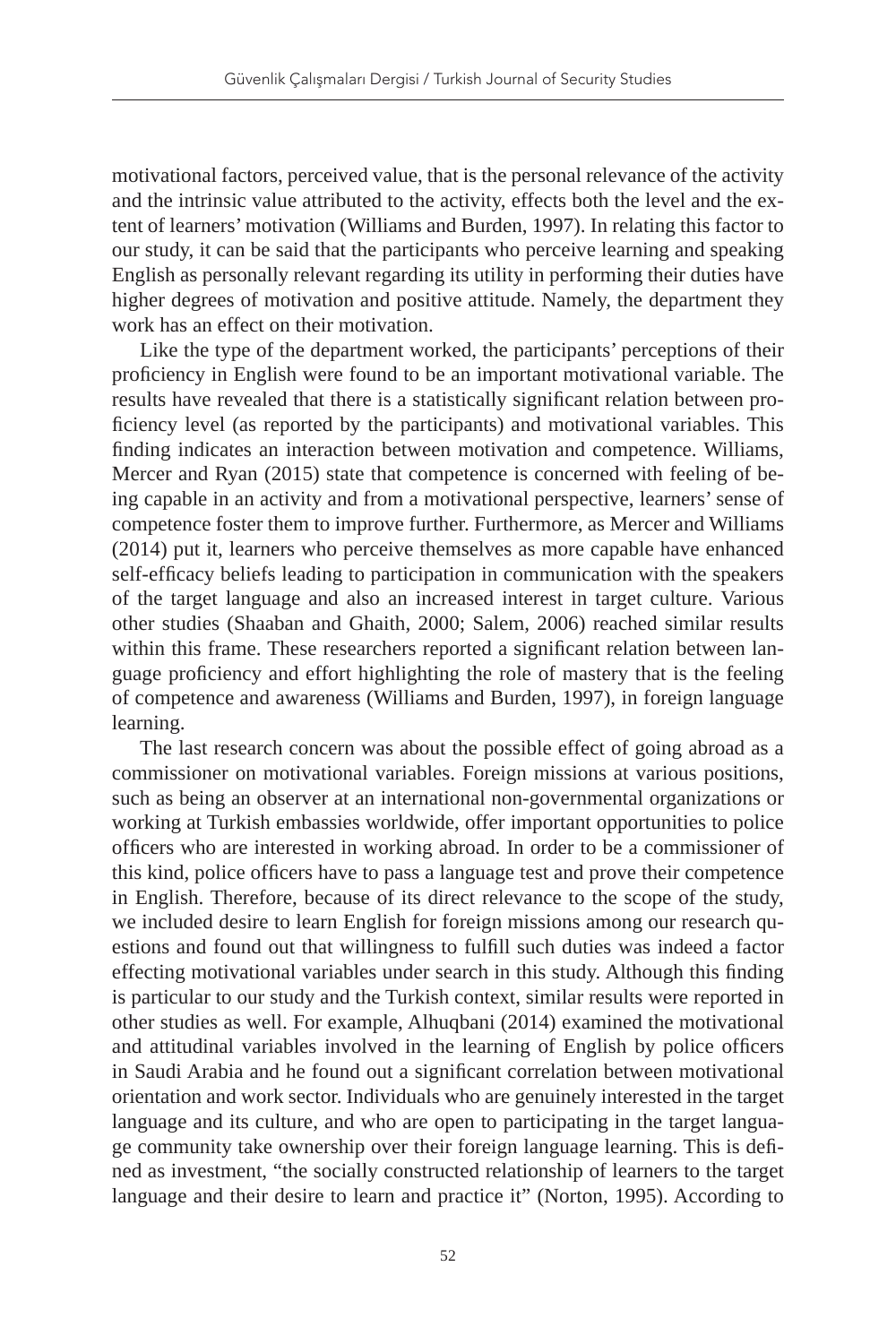Menard-Warwick (2004:307) people only invest in language learning "when it is congruent with the other investments they have made" in their families and work. Our findings are in line with this argument. The participants who expressed desire to learn English for foreign missions, namely for work, were found to be instrumentally more motivated and more eager to contact with people from other countries.

## **Conclusion**

When the framework governing foreign language learning is centrally determined by educational and language policy decision makers at the national level, decisions as to the content, materials and structure of language learning programs are made by authorities originating outside the specific language education institution. This may cause an underrepresentation of the interest of related parties, in some cases the professional groups who are learning English for specific purposes. Researches about motives of specific professional groups for learning foreign languages, in our case English, are quite rare. By being one of these works, this study sheds lights into the motivational variables of police officers for learning English. Considering the findings of this particular study, learner-oriented foreign language programs tailored to the needs of the specific occupational target group, namely the police officers, could be designed. Such programs, we believe, would be contributive to the efficiency of the language teaching and learning process.

## **References**

- Alhuqbani, Mohammed Nasser, (2014), An investigation of the English Language Needs, Motivations, *International Journal of Applied Linguistics & English Literature,* S.*3*  (200-3452), s.1-13,
- Allport, Gordon, (1954). *The nature of prejudice*: *Reading*, MA: Addison‐Wesley.
- Cherry, Kendra, (2016), "A Closer Look at Motivation." 31 Dec. 2016, www.verywell. com/john-bowlby-biography-1907-1990-2795514 (E.T: 08 Ağustos 2017)
- Dörnyei, Zoltan, and Csizer, Kata, (2005). "The internal structure of language" learning motivation and its relationship with language choice and learning effort", *Modern Language Journal*, C.89, S.1, s.19-36.
- Dörnyei, Zoltan and Csizer, Kata, (2002). Motivational dynamics in second language acquisition: Results of a longitudinal nationwide survey. *Applied Linguistics,* C. 23, s.421-462.
- Dörnyei, Zoltan, (2009), *The Psychology of Second Language Acquisition.* Oxford University Press: Oxford.
- Dörnyei, Z. and Schmidt, R. (Eds.) (2001), *Motivation and second language acquisition.* Honolulu, HI: University of Hawaii Press.
- Dörnyei, Zoltan, (2001a), "New Themes and Approaches in Second Language Motivation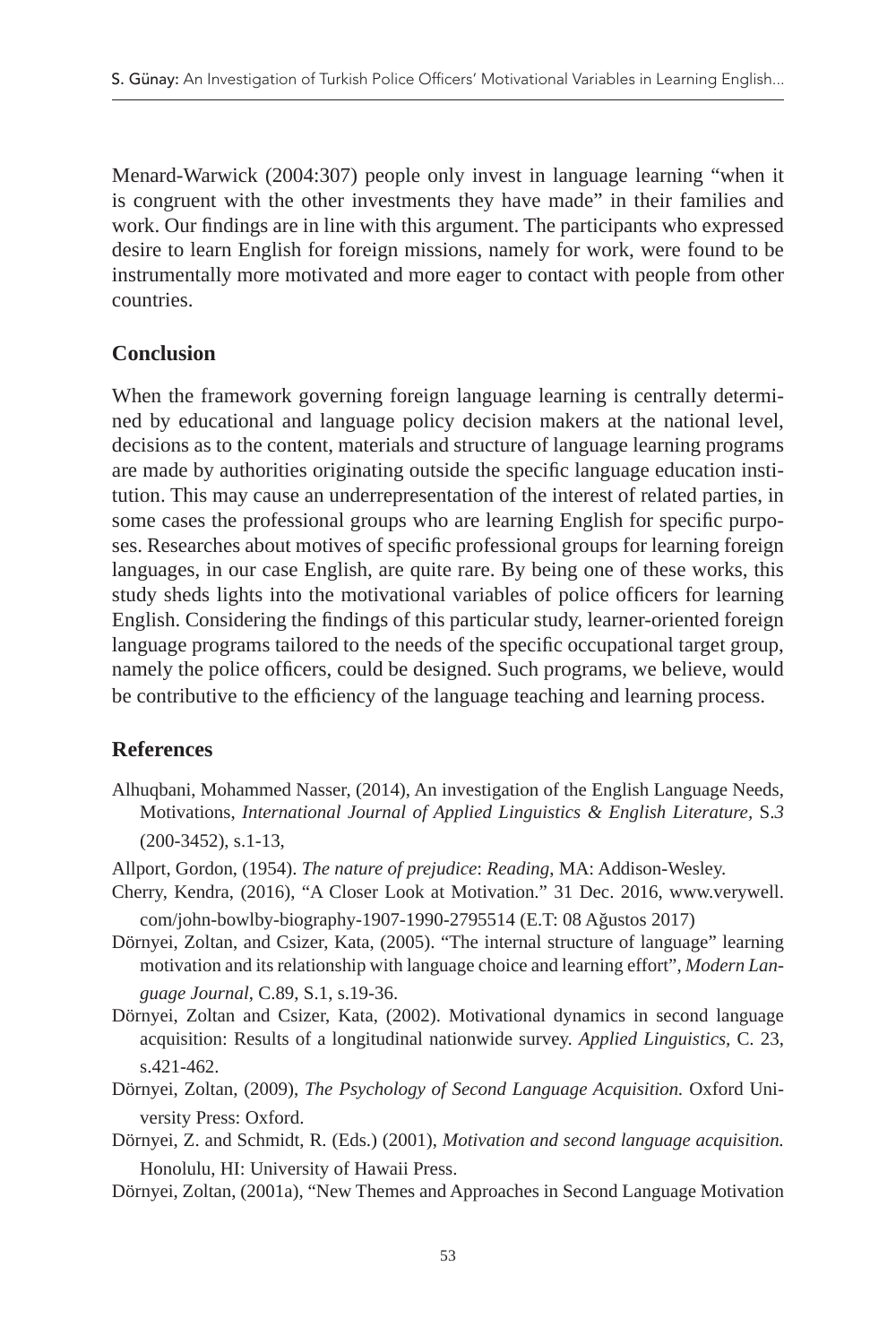Research", *Annual Review of Applied Linguistics,* C.21, s. 43-59.

- Dörnyei, Zoltan and Ushioda, Ema, (2011), *Teaching and researching motivation*. London: Routledge.
- Dörnyei, Zoltan; Csizer, Kata and Nemeth, Nora, (2006), *Motivation, Language Attitudes, and Globalisation: A Hungarian Perspective*, Clevedon: Multilingual Matters.
- Dörnyei, Zoltan and Otto, Istvan, (1998), "Motivation Inaction: A Process Model of L2 Motivation", *Working Papers in Applied Linguistics,* S.4, s. 43-69.
- Dörnyei, Zoltan and Clément, Richard, (2001), "Motivational Characteristics of Learning Different Target Languages: Results Of A Nationwide Survey", Zoltan Dörnyei and R. Schmidt (Eds.), *Motivation and second language acquisition,* Honolulu, HI: University of Hawai'i, Second Language Teaching & Curriculum Center, s. 399-432.
- Edwards, John, (1994), *Multilingualism*, New York: Routledge.
- Eggen, D. Paul and Don, Kauchak, (1994), *Educational Psychology: Classroom Connections,* The United States: Macmillan.
- Engin, Ali Osman, (2009), "Second Language Learning Success And Motivation", *Social Behavior and Personality,* S. 37, s.1035-1041.
- Gardner, Robert and Lambert, Wallece E., (1959), "Motivational Variables In Second Language Acquisition", *Canadian Journal of Psychology,* S. 13, 266-272.
- Gardner, Robert and Lambert, Wallace, E., (1972), *Attitudes and Motivation in Second Language Learning*, Rowley, MA: Newbury House Publishers.
- Gardner, Robert, (1985), Social Psychology and L2 Learning: The Role of Attitudes and Motivation, London: Edward Arnold Publications.
- Gardner, Howard, (2006), *Multiple Intelligences New Horizons,* New York: Basic Books.
- Kielerstajn, Robert, (2008), *Age and Work Motivation: The View of Older Employees*, Institutionen för Pedagogik, Didaktik och Psykologi. Retrieved from http://www.diva-portal.org/smash/get/diva2:120140/FULLTEXT01.pdf
- Lightbown, Pasty and Spada, Nina, (1993), *How Languages are Learned*, Oxford: Oxford University Press.
- Menard-Warwick, Julia, (2004), "I Always Had the Desire To Progress A Little: Gendered Narratives of Immigrant Language Learners", *Journal of Language, Identity, and Education, C.*3, s.295–311.
- Mercer, S. and Williams, M. (ed.) (2014), *Multiple Perspectives on the Self in SLA*, Bristol: Multilingual Matters.

Norton Peirce, Bonny, (1995), "Social Identity, Investment, and Language Learning", *TE-SOL Quarterly, C.*29, s.9–31.

- Salem, Ben N., (2006), "Convolution Structure Associated with The Jacobi-Dunkl Operator On IR", *The Ramanujan Journal*, C.12, S. 3, s.359-379.
- Shaaban, Kassim A. and Ghaith, Ghazi, (2000), "Student Motivation to Learn English As A Foreign Language", *Foreign Language Annals,* C.33, s.632-644.
- Spolsky, Bernard, (1989), *Conditions for Second Language Learning, Introduction to a General Theory*, England: Oxford University Press.
- Williams, Marrion and Burden, Robert, (1997), *Psychology for Language Teachers*, Cambridge: Cambridge University Press.
- Williams, Marrion; Mercer, Sarah and Ryan, Stephen, (2015), *Exploring Psychology for Language Learning and Teaching,* Oxford, England: Oxford University Press.